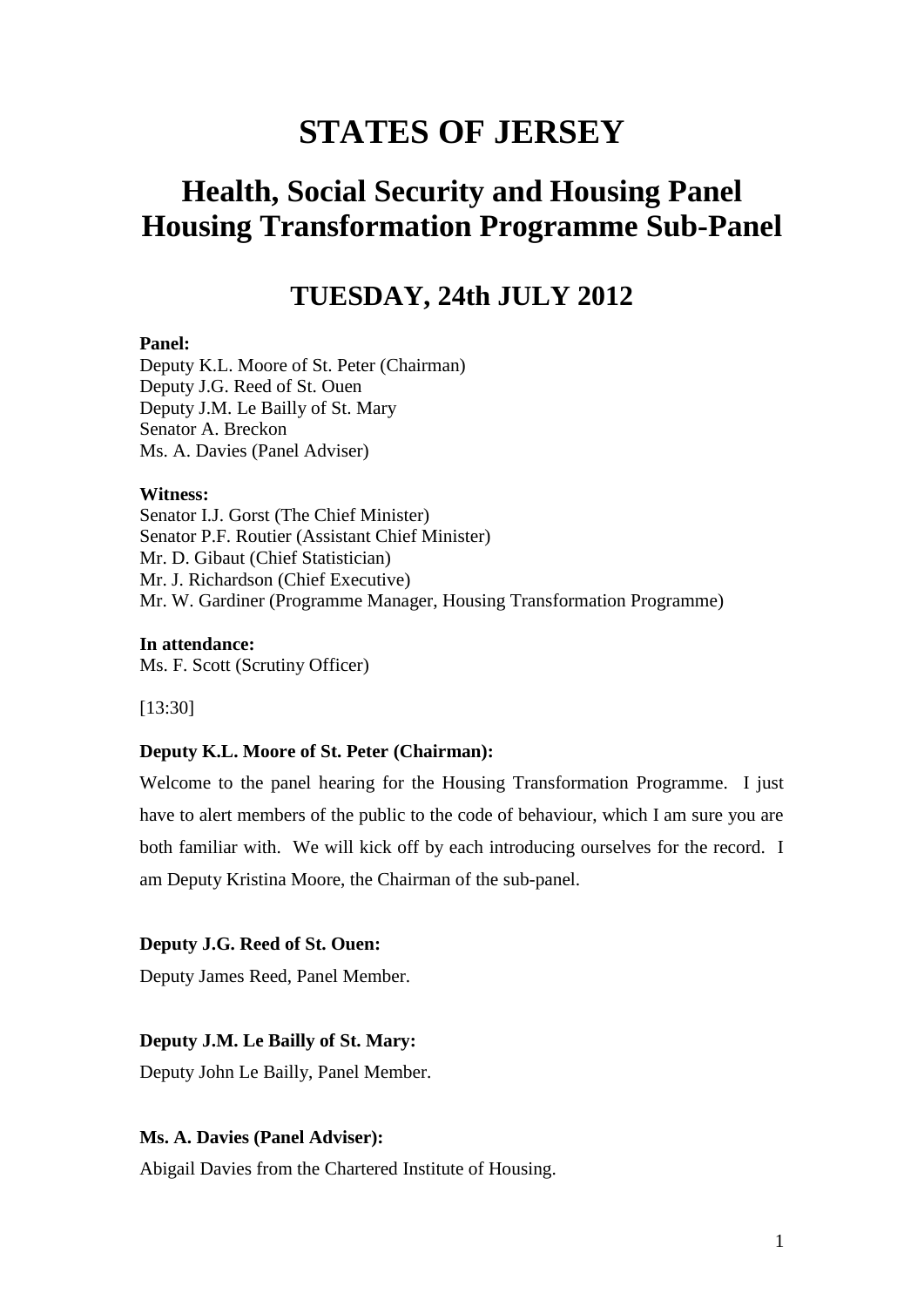# **Chief Statistician:**

Duncan Gibaut, Chief Statistician.

# **Assistant Chief Minister:**

Senator Paul Routier, Assistant Chief Minister.

# **The Chief Minister:**

I am Ian Gorst.

## **Chief Executive:**

John Richardson, Chief Executive to the States.

## **Programme Manager, Housing Transformation Programme:**

Will Gardiner. I am the Programme Manager for the Housing Transformation Programme. I am standing in for Paul Bradbury, Director of Corporate Services today.

#### **Ms. F. Scott (Scrutiny Officer):**

Fiona Scott, Scrutiny Officer.

# **Senator A. Breckon:**

Senator Alan Breckon, member of the panel.

# **The Deputy of St. Peter:**

Thank you. If we start, we thought it was a useful point to just discuss what you see as the purpose of social housing, Chief Minister.

# **The Chief Minister:**

I suppose, in its broadest remit, it is to provide a decent standard of accommodation for who could not necessarily afford it via their own means. I suppose that is the historical approach to it, but I think we are now starting to think also not just in terms of cost and quality, although they are important, but also in terms of security of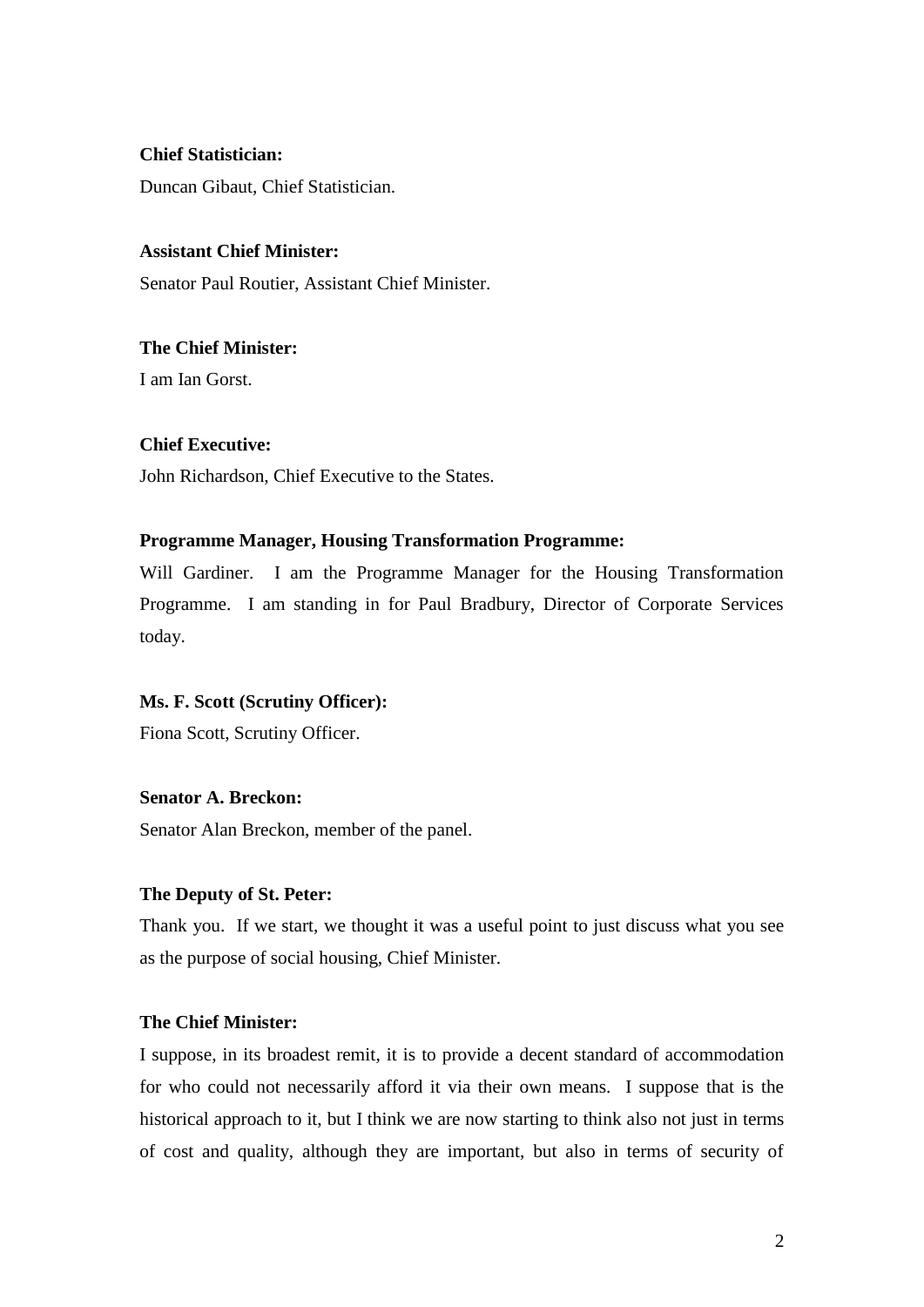tenure. I think that is an important issue which we hope delivering housing as per the strategic plan will start to consider and deliver upon.

#### **The Deputy of St. Peter:**

So a home for life almost, is it?

# **The Chief Minister:**

You could describe it like that, yes, but certainly more security of tenure than is currently provided by the social housing that the States provides.

#### **The Deputy of St. Peter:**

What would you like our social housing to achieve?

#### **The Chief Minister:**

Those things around quality. I think the word "social housing" has become associated with perhaps a second or substandard type of accommodation and I think that is wrong. I think that leads to social division, so I want to see the quality provided. Now, that is of course provided in 2 ways: by the provider of the housing providing a physically good building, but it is also around the individual who is occupying that social housing taking responsibility and pride in their environment and ensuring that it is a place that they can call home and are proud of it. Sorry, I have forgotten what in fact you were ...

#### **The Deputy of St. Peter:**

We were talking about what we want to achieve in ...

# **The Chief Minister:**

Yes. So that is fundamentally what I want to achieve. I think also, if I am thinking about what literally I want to achieve, we have a very narrow gateway or criteria for access to social housing which narrows it down. I am not sure that that, from a political perspective, is what I want. I want to see that broadened because, as we know, in our community the cost of housing and provision of housing is a very difficult area. Therefore, I think, recognising that in the general market housing is going to be expensive, we should be making provision for more affordable housing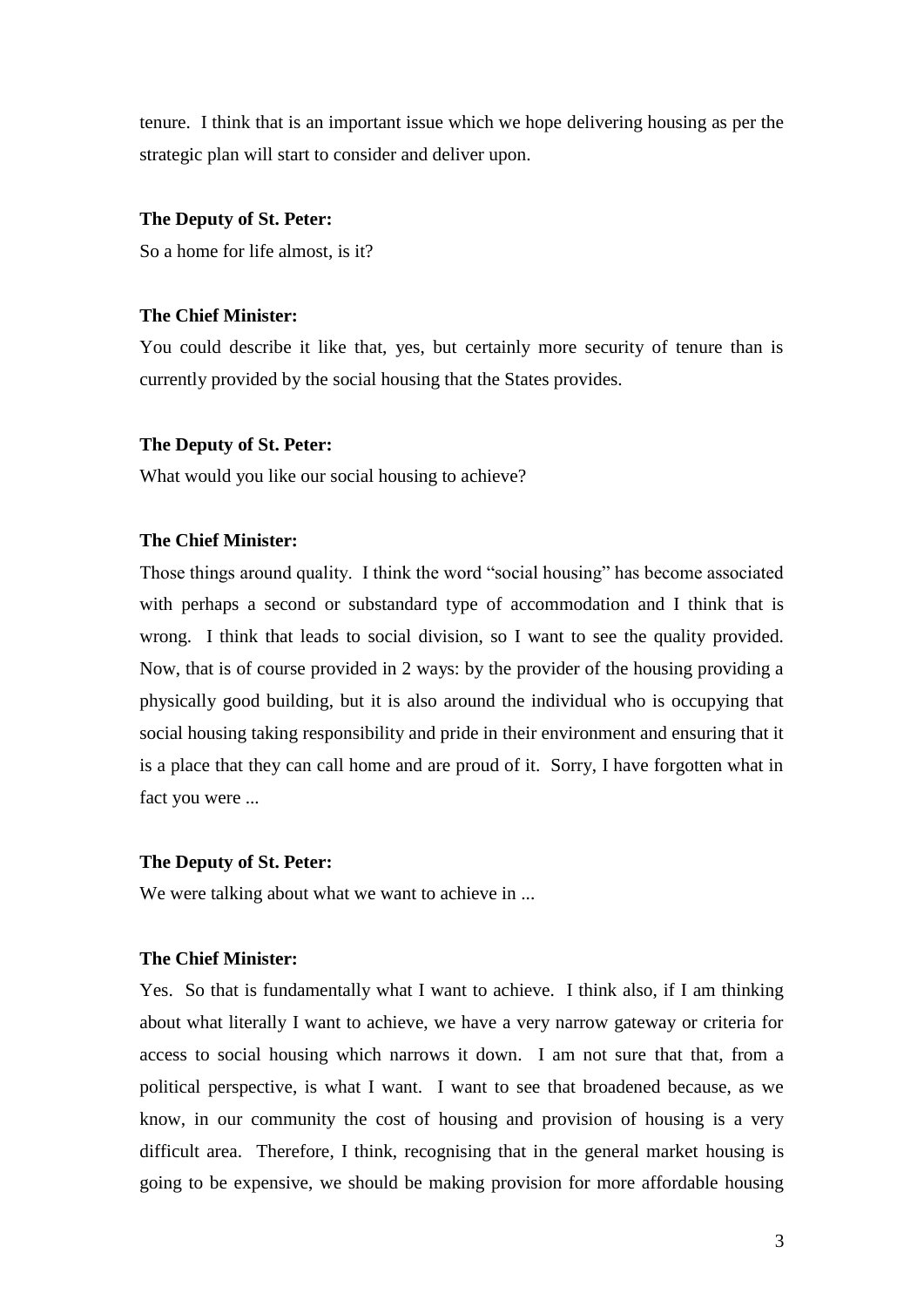and I see no reason why that cannot be social or some of the answer to that question cannot be social.

#### **The Deputy of St. Ouen:**

Just picking up a point you made and just so we are all clear. When you speak about social housing being regarded as substandard accommodation, are you talking about all social housing?

## **The Chief Minister:**

No, but I am saying that we have to admit that historically and one of the drivers for the White Paper is that we have not invested in social housing in Jersey in the way that we should have done. We have, of course, encouraged housing associations and trusts to provide housing and they have done that, but I think we have got to admit that the quality of the housing or some of the stock that we administer is not up to standard.

# **The Deputy of St. Ouen:**

So you are singling out the States housing as separate from speaking about trust housing, social housing?

# **The Chief Minister:**

Yes, although I think some trusts, of course, recognise that they have got older buildings which now themselves need to be reinvested in again.

#### **The Deputy of St. Ouen:**

Do you have examples of that? Could you point to examples?

**The Chief Minister:** What, of social housing?

# **The Deputy of St. Ouen:**

Trust properties.

# **The Chief Minister:**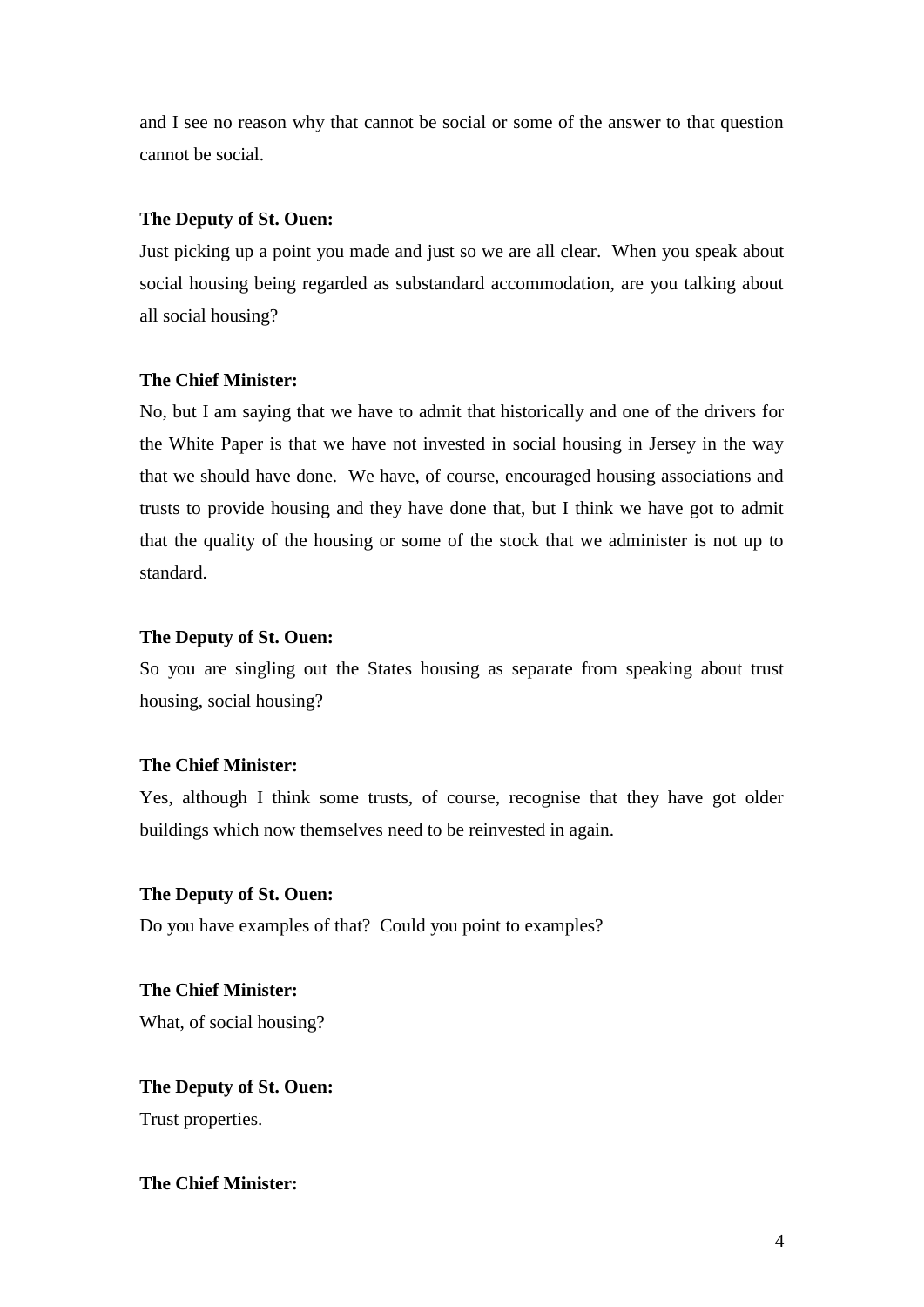I think there are some old buildings from the 1950s and 1960s. I cannot think exactly of their names.

# **Assistant Chief Minister:**

Troy Court.

# **The Chief Minister:**

Troy Court needs reinvestment in. If you speak to Le Vaux Trust, they will say that that is what they need to do and they have got a plan, I think, to do that.

#### **The Deputy of St. Peter:**

When you talk about broadening the criteria, how do you see that being done? I presume through the Strategic Housing Unit, but what sort of criteria would you like to see?

# **The Chief Minister:**

That is difficult to say in a vacuum. I think what we can say positively is that it does appear to be too narrow because you have got to have achieved quite a high threshold in order to be considered. In an area where housing is expensive, that cannot quite be right. So you would need to consider the gateway. The Strategic Housing Unit would need to consider what the other policies are that it wished to put forward. You mentioned the term "whole of life housing", to allow someone to occupy a unit right throughout. Currently that is quite difficult. Where should the threshold of affordability from an income perspective be? I think it is a theoretical acceptance that should be broadened because we see that people on the waiting list fluctuate in grade and it is quite difficult to get on there anyway. We see some people in the private sector again in accommodation which perhaps we do not think is acceptable, that we should be thinking about social housing provisions for. I do not want to restrict it, but it is just an acceptance that I think there is that need.

#### **The Deputy of St. Peter:**

You would not say, for example, that one criterion for eligibility should be whether a person claims income support or not?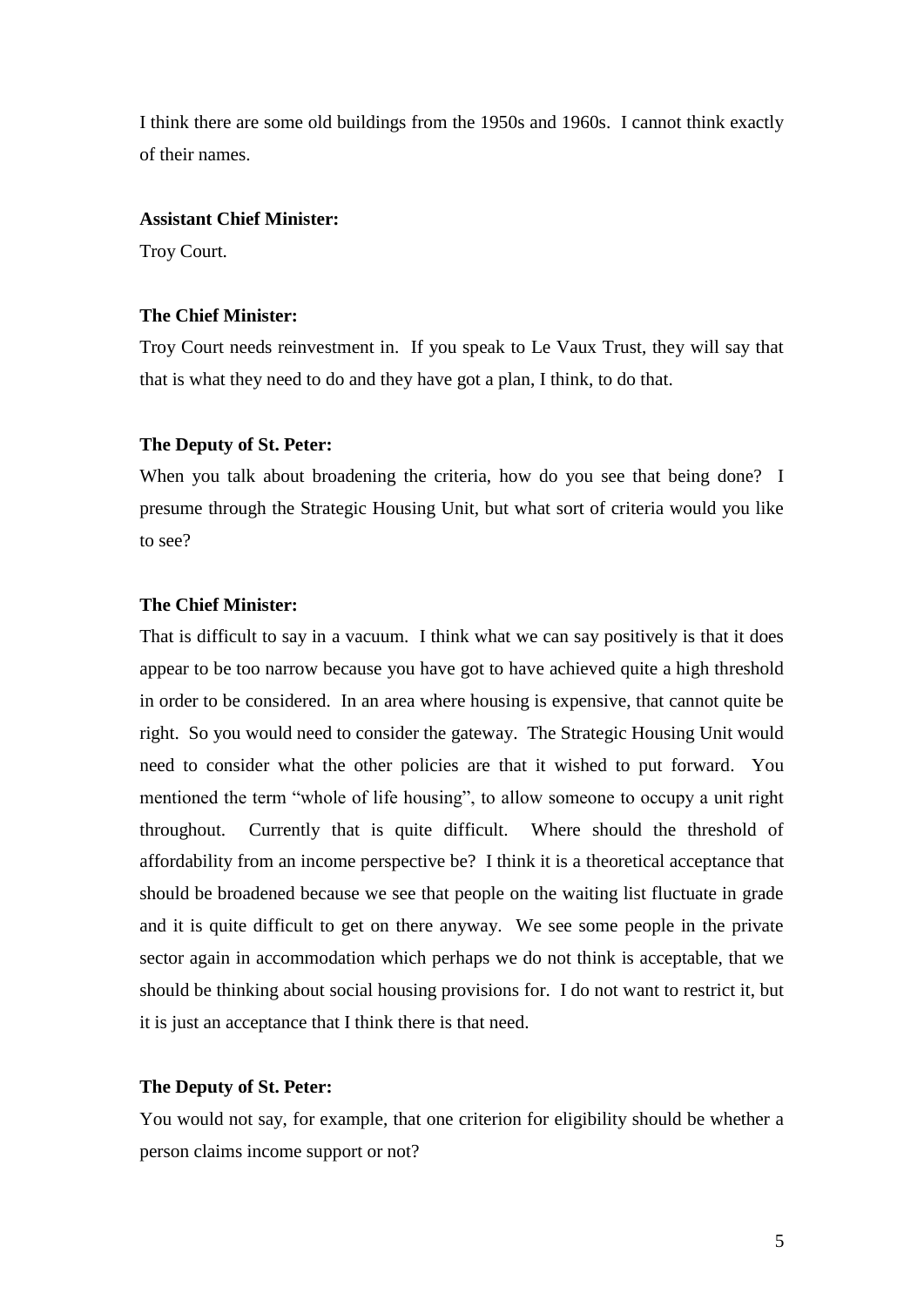#### **The Chief Minister:**

That is possibly, again, you could say it was a too-narrow criteria. If we look at some of the people in trust housing that are not on income support, I think there is quite a percentage of some trusts where they are not, but the trusts still fundamentally believe they are providing housing to those that need it, that would struggle if that provision was not there. There is going to be a piece of work which trying to understand what exactly are their needs and should we have a wider policy to provide social housing for those needs.

#### **Assistant Chief Minister:**

One of the fundamental differences, obviously, between the eligibility for income support and also for being able to use the States-owned accommodation or trust accommodation is that income support has a 5-year qualification period and housing is 10 years currently. So I think it would be quite a change to reduce it from 10 years down to 5 years. It would increase the demand on social housing.

# **The Deputy of St. Ouen:**

Are you saying, as a result of differences in criteria, that has a significant effect on the demand for social housing?

#### **Assistant Chief Minister:**

It would do, yes.

#### **The Chief Minister:**

It does, does it not? I am straying into areas of Housing, but is the criteria set to fit the stock that we have got or is it set because it is a positive social policy that we are setting as a Government? I think we would be hard pressed to suggest it is the latter, but more along the lines of the former.

# **The Deputy of St. Ouen:**

How do you aim to move to the latter and have a clear States policy on social housing?

# **The Chief Minister:**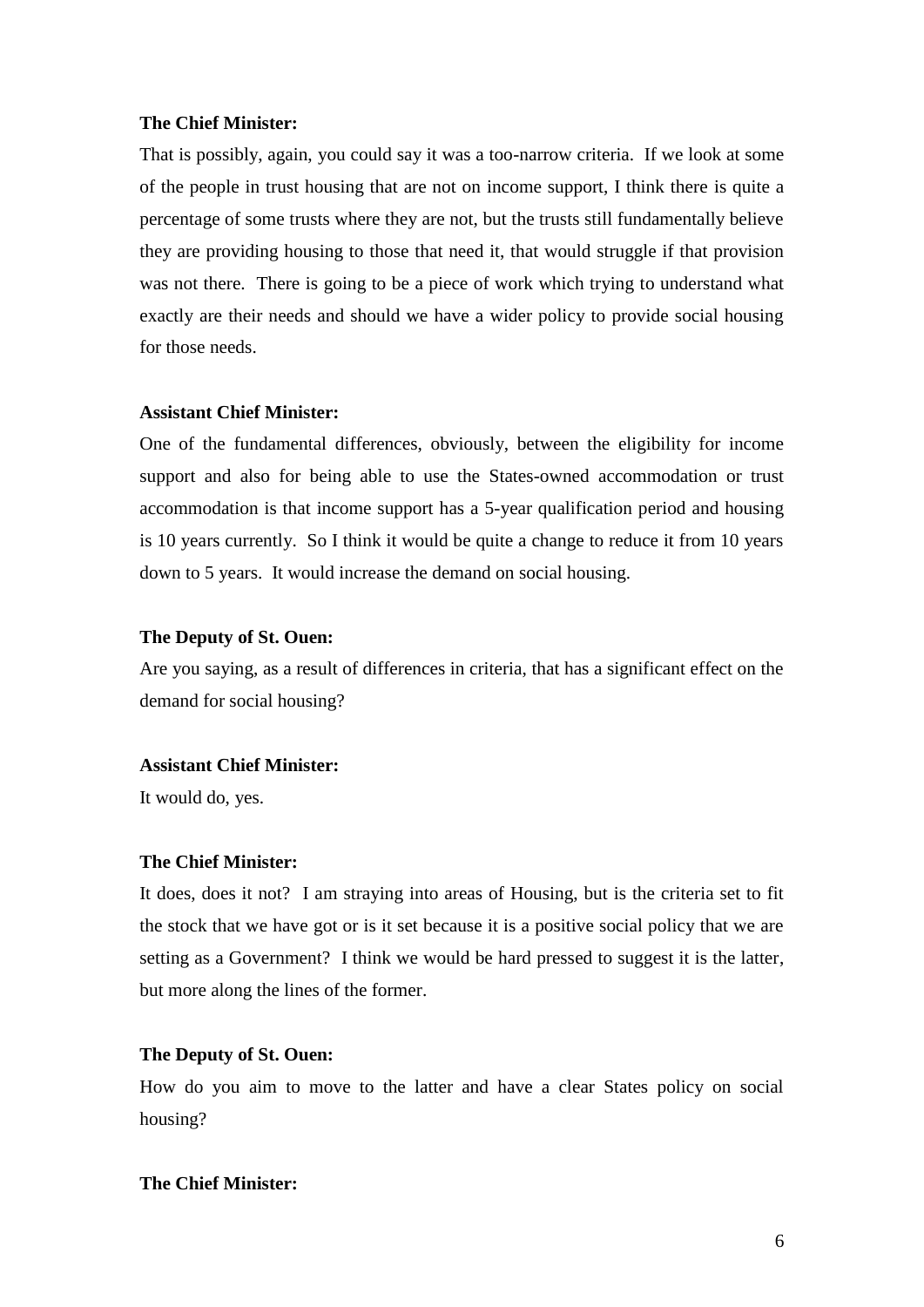That is part of why we would be setting up the Strategic Housing Unit because I do not think we have had real clarity of clarity about what social housing should be providing or who it should be providing for and what policies need to be put in place and that is what we need to do. We need to have that conversation.

#### **The Deputy of St. Ouen:**

Is it the case that you do not believe that the existing people that are responsible for providing social housing are capable of determining what that policy might be, rather than necessarily set up a new unit?

#### **The Chief Minister:**

It is a good question. Should those who are providing the housing be the determinants of the policy around social housing or should that be independent of that?

# **The Deputy of St. Ouen:**

Yes. You speak about a role of the current Housing Department, but you are being quite selective because the current Housing Department and Minister have other responsibilities that extend perhaps past just simply providing social housing. Am I correct?

#### **The Chief Minister:**

They have other ...

#### **The Deputy of St. Ouen:**

Responsibilities.

# **The Chief Minister:**

Again, you are asking me to comment on Housing-specific issues. I do not know whether Will wishes to, but one of the acceptances, I think, of getting to where we are now is that the Housing Department is not fulfilling these other responsibilities that perhaps we thought they were.

# **The Deputy of St. Peter:**

Can we come back to ...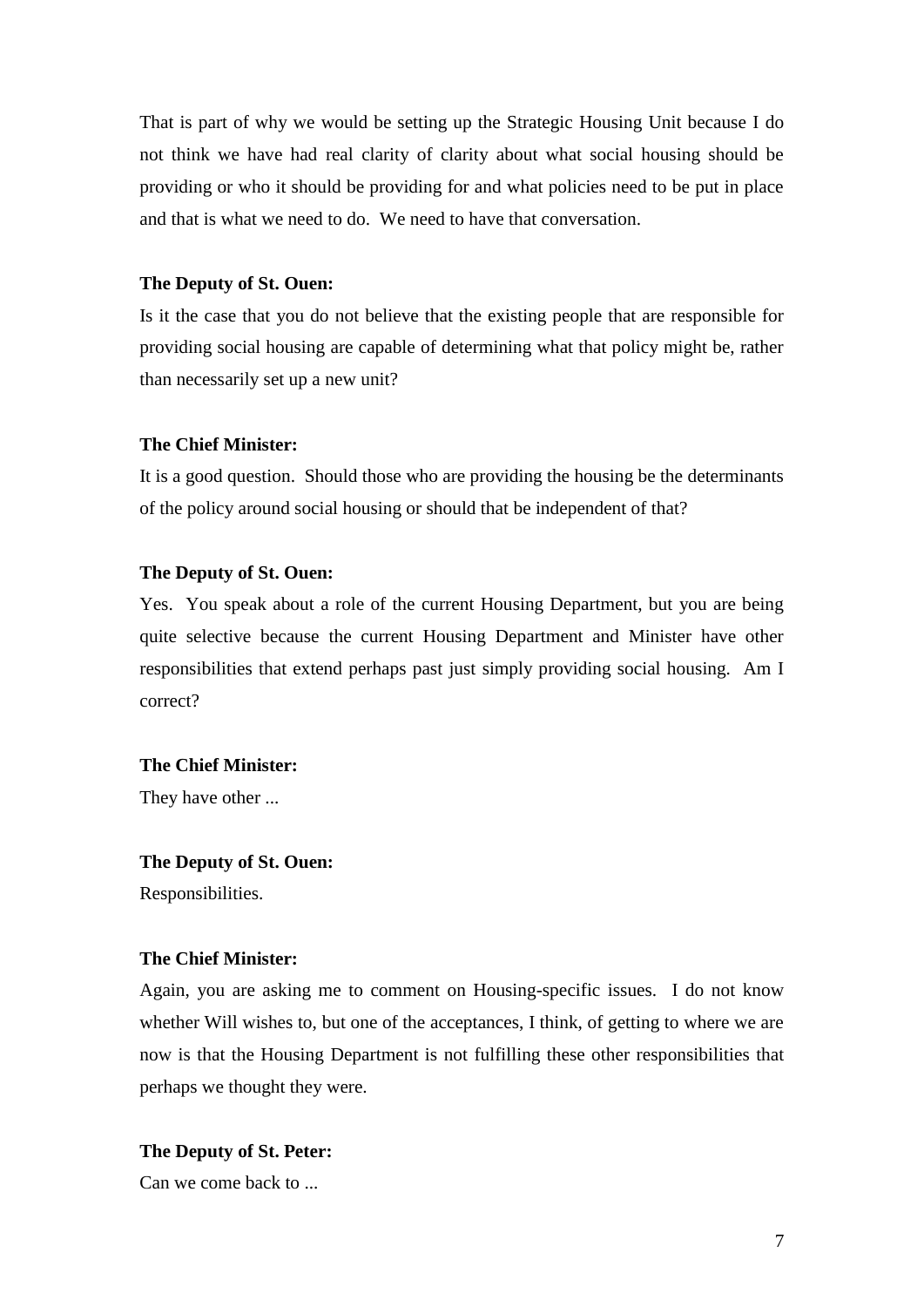#### **Programme Manager, Housing Transformation Programme:**

Yes. I think when the Housing Department was defined under ministerial government the Population Office was separated and the social security functions for the previous rent rebate system were separated out as well. So a lot of the policy-making and lawmaking expertise was taken out of the Housing Department at that time. The focus of the Housing Department has certainly been on providing social housing in the most effective way they can. The Minister for Housing has a wider remit, I think, is what you are saying.

#### **The Deputy of St. Ouen:**

Can you just remind us when the policy-making role was removed from the Housing Department?

# **Programme Manager, Housing Transformation Programme:**

At the start of ministerial government.

#### **The Deputy of St. Ouen:**

That was linked to the creation of the Population Office or a separate role?

# **Chief Executive:**

When the Population Office was set up there were certainly goals which split between the 2. Some of them went into the Population Office.

# **The Deputy of St. Ouen:**

Right. So we have had a Population Office being responsible for policy-making for a period of 6 years and we still do not have a clear idea of what social housing policy should be?

#### **Programme Manager, Housing Transformation Programme:**

The Housing Transformation Programme has been led by the Housing Department, but I think the Chief Minister is referring to the fact that there is a conflict, which the Minister for Housing is aware of, in developing policy and regulation in particular when you are also a provider. That is an uncomfortable distinction and that is why we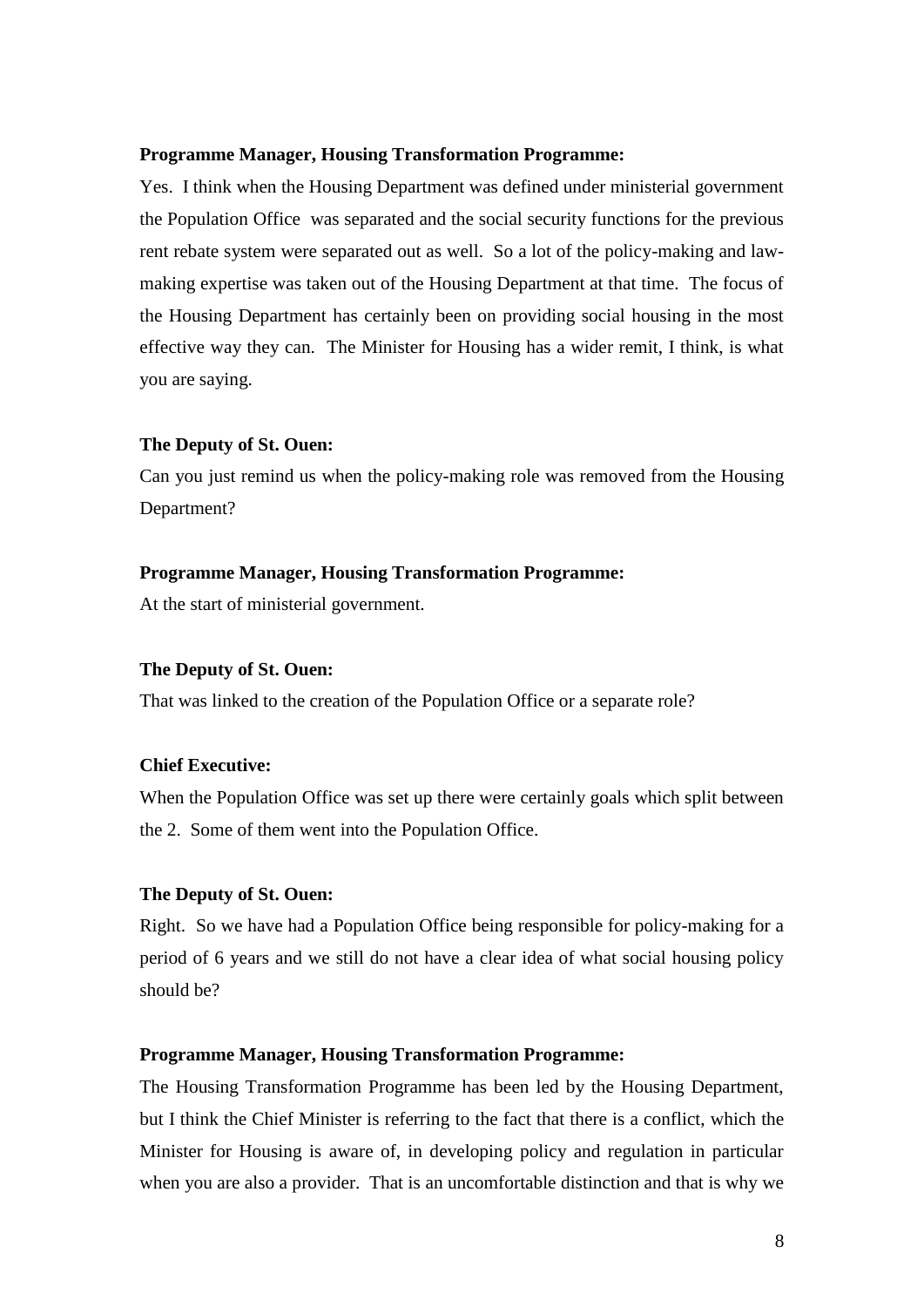have asked the Chief Minister's Department to assist us in leading the work on the regulatory content.

#### **The Deputy of St. Ouen:**

You are being very clear. On one hand you are pointing to the Housing Department driving the changes but then you say: "Well, we are going to create another unit, another group of people, that are going to develop the policy." Can you explain to us why the policy and regulation issues that we are all well aware of have not been dealt with following the transfer of the responsibilities from the Housing Department to the Population Office?

#### **The Chief Minister:**

I think some have, have they not? You have got the Residential Tenancy Law and, no doubt, you can list others that have been slowly taking place, but it is a wider social governmental issue that I think needs to be addressed by the Strategic Housing Unit.

[13:45]

#### **The Deputy of St. Peter:**

Before we go into more depth about the Strategic Housing Unit, can we just go back to your wide division a moment? You have described problems in the wider housing market, not only the social housing market. The suggestion was that we should accept these problems and social housing should provide the alternative. Why do you believe this approach is correct rather than perhaps assisting in other areas of the wider housing market to correct issues?

# **The Chief Minister:**

I do not think one approach is correct. I do not think we should be afraid of extending the social housing stock. I think we need to work to remove the stigma attached to it, as I said earlier, but we are going to need to try a number of schemes to deal with these concerns. So we have talked about, in the Strategic Plan, building on Statesowned land; the H3 policy, which will go out to consultation shortly about providing affordable homes on all development sites over a certain size; or perhaps taking cash out of those sites. So no one policy is going to solve all the issues that we have got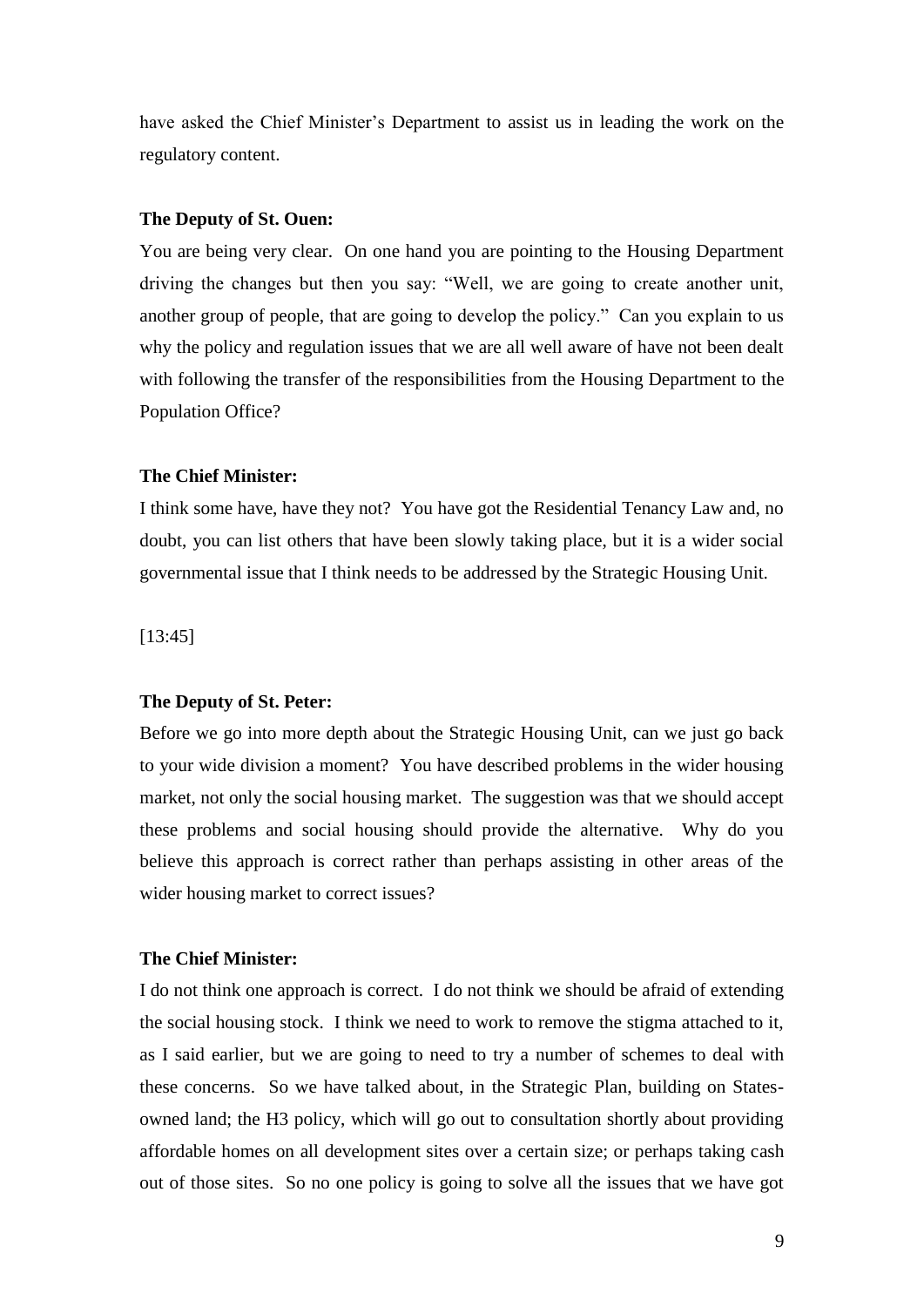with housing, but, as I said, I am quite clear that I do not see that an extension of social housing, rightly I think, does have a part to play in solving some of those problems.

#### **The Deputy of St. Peter:**

Thank you. Let us focus now on the Strategic Housing Unit itself. It seems that you envisage it being within your department, because we have heard that there are contrary views about its location. Are you still of that view?

#### **The Chief Minister:**

Yes. Let us be very clear, there was a discussion at Council of Ministers. I believe you have got the Minister for Planning and Environment before you late this week and he will make a case for saying that it should be at the Planning and Environment Department. I spoke to him this morning and said that I would be making that very clear. It will ultimately be for the States to decide where it should sit. The Housing Department, as I understand it, have gone back to Professor Whitehead and asked her (because obviously this builds on the work that she did in the *Green Paper*) where she believes the synergies are. No doubt she will be looking elsewhere as well and seeing how you can deal with those potential conflicts. As it stands now, I certainly support it sitting within the Chief Minister's Department because you are independent of the provider of housing. You are also independent then of the decider of the land use and they are conflicts which need to be managed in the best way that we can.

#### **The Deputy of St. Ouen:**

So you see no need to maintain a Minister for Housing? Is that what you are suggesting?

#### **The Chief Minister:**

I have got to say that if the States approves this and the housing stock goes into what has been recommended here, the association, then you would need to have a political individual responsible for oversight of the Strategic Housing Unit, but you do not need to have, in the way that we have seen in the past, a Minister for Housing with a big department like we have currently got. Now, some of this fits in with the changes to the governmental structure that we are going to need to consider because currently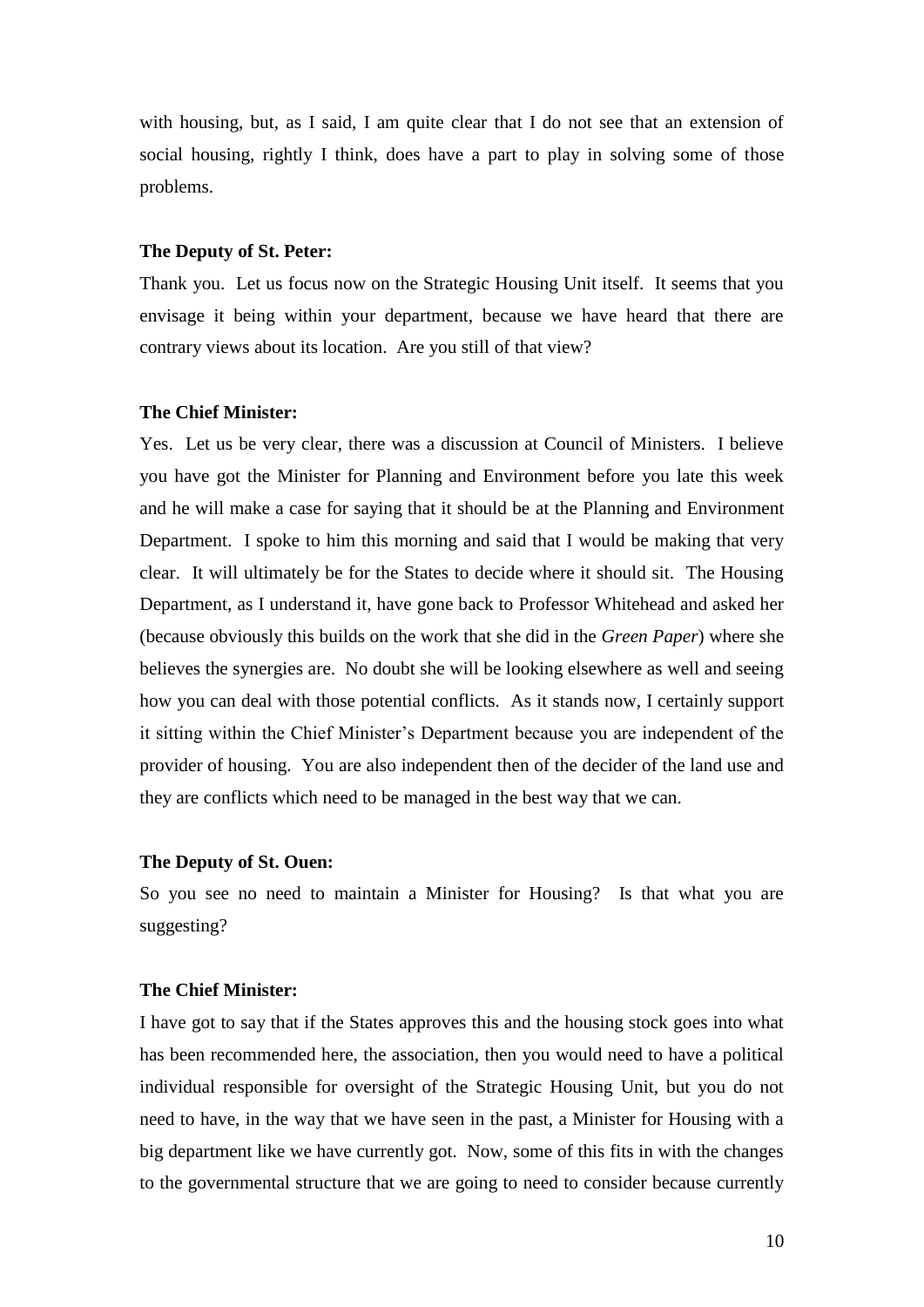all Ministers sit round the Council of Ministers table and then we ask Assistant Ministers to carry out various functions. I think we should be accepting of the fact that we could have a Minister with a responsibility for something but they do not have to have a separate department. So you could have a central functioning department. There is no reason why Paul, who is now my Assistant Minister, could not be the Minister for, let us say, Population or the Minister for Housing, but he does not need to have a separate department with this bureaucracy under him. You just need to have somebody with appropriate responsibility taking that responsibility for that function. There are quite a lot of areas where that model could work and we should be considering it.

#### **The Deputy of St. Ouen:**

Just to be clear; it is no, we do not need to maintain ...

# **The Chief Minister:**

James, as always, it is more nuanced than that.

#### **The Deputy of St. Peter:**

Perhaps I could help by suggesting that you envisage that your Council of Ministers table champion for housing our community and look at the broader priority within your Strategic Plan.

# **The Chief Minister:**

Indeed, but we do not have a Minister for children because our model does not allow it. We do not have a Minister for the older members of our community. That cannot be right, but our model does not allow us to give people that specific political responsibility and we need to change it. This is part of those changes.

#### **The Deputy of St. Peter:**

It would be very interesting to carry on that conversation, but I think we will go off our terms of reference. So perhaps we will stick to today's plan.

# **Senator A. Breckon:**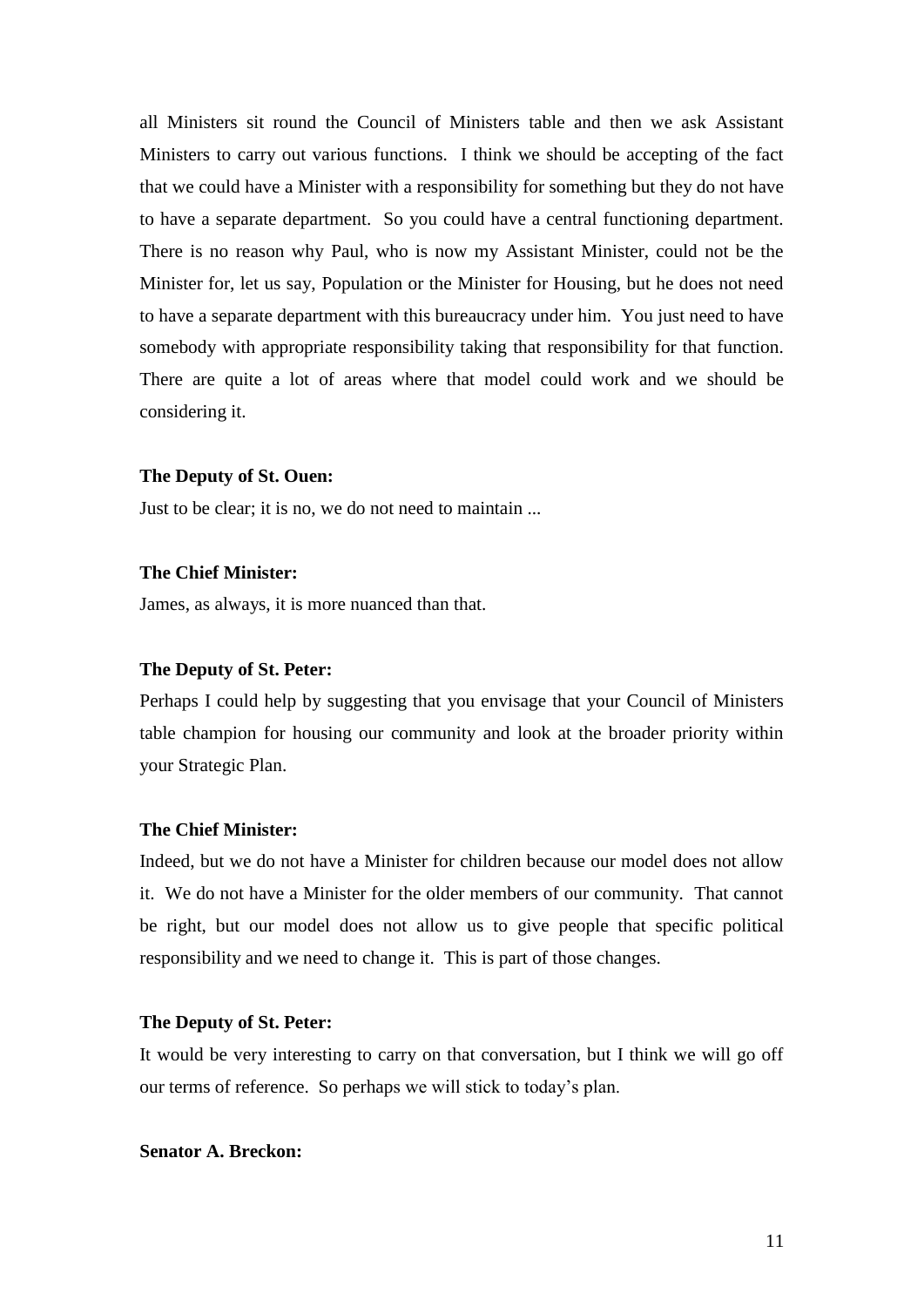Can I just come back to the Strategic Housing Unit? In the White Paper it says: "To achieve the necessary transformation and benefits for tenants, 4 key changes are proposed." The first one says: "That a new Strategic Housing Unit is developed to develop a long-term cross-tenure strategy for housing, to promote the supply of new homes and to address issues of affordability." Well, you have already mentioned that there might be some tension between Planning and whoever else about how you achieve some of this. If you have a Strategic Housing Unit you mentioned it coming back to one person, but when you have got liaison with the public and the private sector, developers, the States of Jersey Development Company, getting accurate statistics, with Planning, with Treasury, with elderly housing, this is a mammoth task for somebody to not just wave the flag, but they have to make things happen. Perhaps in the past we have failed to have joined-up Government. So what is your vision into the detail of how that is going to happen? What it is about is translating all these various strands to make it happen, because you said you have no problem perhaps with a larger housing sector. How does it happen and how would one person be able to drive that when they have got all that tension with Planning, Treasury, Health and the rest of it? I mean, what happens?

#### **The Chief Minister:**

We are back to Government reform again, are we not, unfortunately? The Council of Ministers met this morning discussing how we can set up structure which deals with provision of the strategic priorities of the States, of which this is one, and not just think about the 10 departments that we have currently got. So a model with a political oversight group, ultimately with one individual who is going to take political responsibility, would seem to me to be exactly the model that is going to enable us to deliver this sort of cross-departmental cross-cutting strategy that needs to be delivered.

# **Senator A. Breckon:**

You are confident that can be joined up then?

# **The Chief Minister:**

I am confident, where people are committed to delivery, that you can get a joined-up approach and you can deliver.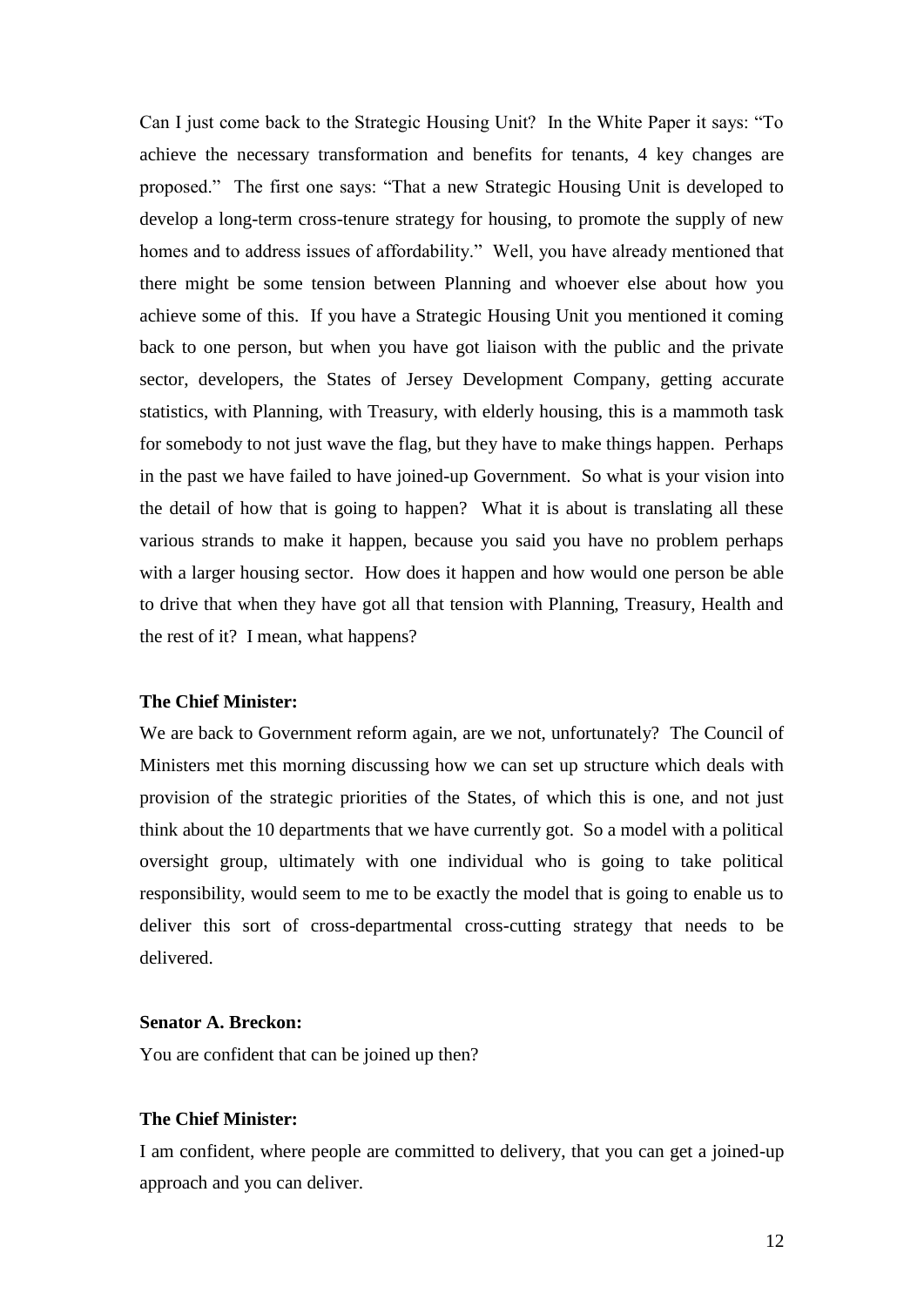#### **Chief Executive:**

Just to add in terms of executive support, because the way you have described the role, it is a very broad spectrum which would indicate that one Minister on their own or Assistant Minister just clearly could not deliver on that. They need support. One of the benefits or strengths of having in the Chief Minister's Department under our Corporate Policy Unit is that, as the Chief Minister has just described, an awful lot to do with social housing provision is not just about providing the bricks and mortar for property. It is about the social inclusion and a lot more about the broader social policy aspects. So by having it within the Chief Minister's Department where we have got a Corporate Policy Unit, that role is specific designed and is now up and running to make sure we do pull together and we can co-ordinate all the various strands. I think there will be a small but quite discrete executive team who are already kitted out and in place to provide that support. Obviously the Minister has political accountability and responsibility but below that there is a small team who can look at not just provision of housing, but more the social elements that go into making sure that all those areas are catered for. That is an area Senator Routier has been working on since we have been assisting us, bringing together some of the more social elements.

# **Assistant Chief Minister:**

It has been encouraging, I have to say, over the last few months that that small team have really joined together and we are progressing a lot of those things. I mean the Strategic Plan, which we have all debated and approved, to house our community is one of these strands which are really important and, in this morning's meeting of the Council of Ministers, we are all looking at how we can all work together across these strands to make sure that we have got a good team of people working on it. So it would not be just down to one Minister the way this is going to operate at all. One person will be accountable, but certainly there is support of that Minister politically and also in the Executive. It will be there.

#### **The Deputy of St. Peter:**

The support staff will get a senior executive, will it?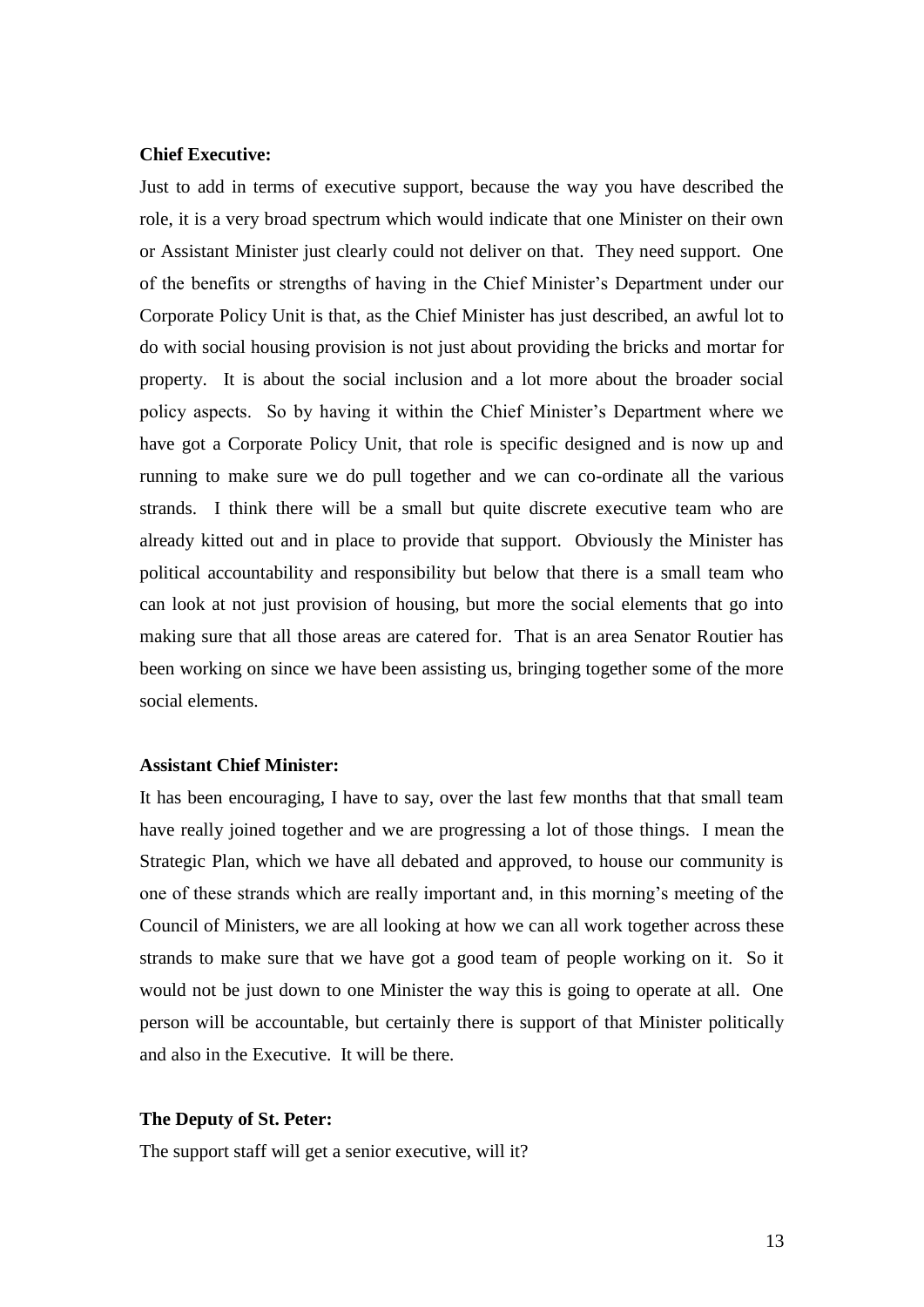#### **Assistant Chief Minister:**

Yes.

# **Senator A. Breckon:**

Are you confident there will not be too much tension between other people's priority, whether it is education or what has happened in the past where things have been taken away into other areas?

#### **The Chief Minister:**

There will be tension because there will be tension with Planning and there will be tension with the providers, no doubt, just as there is with most Government policy. There are those who see the need for it and those who kick against it.

#### **Assistant Chief Minister:**

We have all experienced over the years the tension that divides between the silo mentality of all the various departments.

#### **Senator A. Breckon:**

Shouting loudly.

#### **Assistant Chief Minister:**

Yes, exactly. I have to say, after this morning's meeting and the way Ministers are all wanting to work across the various strands of the Strategic Plan, it is really encouraging. It is a new way of working for all of us and I am really excited about it.

#### **The Deputy of St. Ouen:**

You say it is new but I just have to pick you on that because we have had experience of the Population Office and the Migration Advisory Group. That is cross-department working and basically that group within the Chief Minister's Departments are required to deliver a policy as agreed by the States. The reality is it has not worked. So how can you justify and promote the fact that it is all going to be different now and another new group will be able to deliver on some of the objectives and aims that you have just described?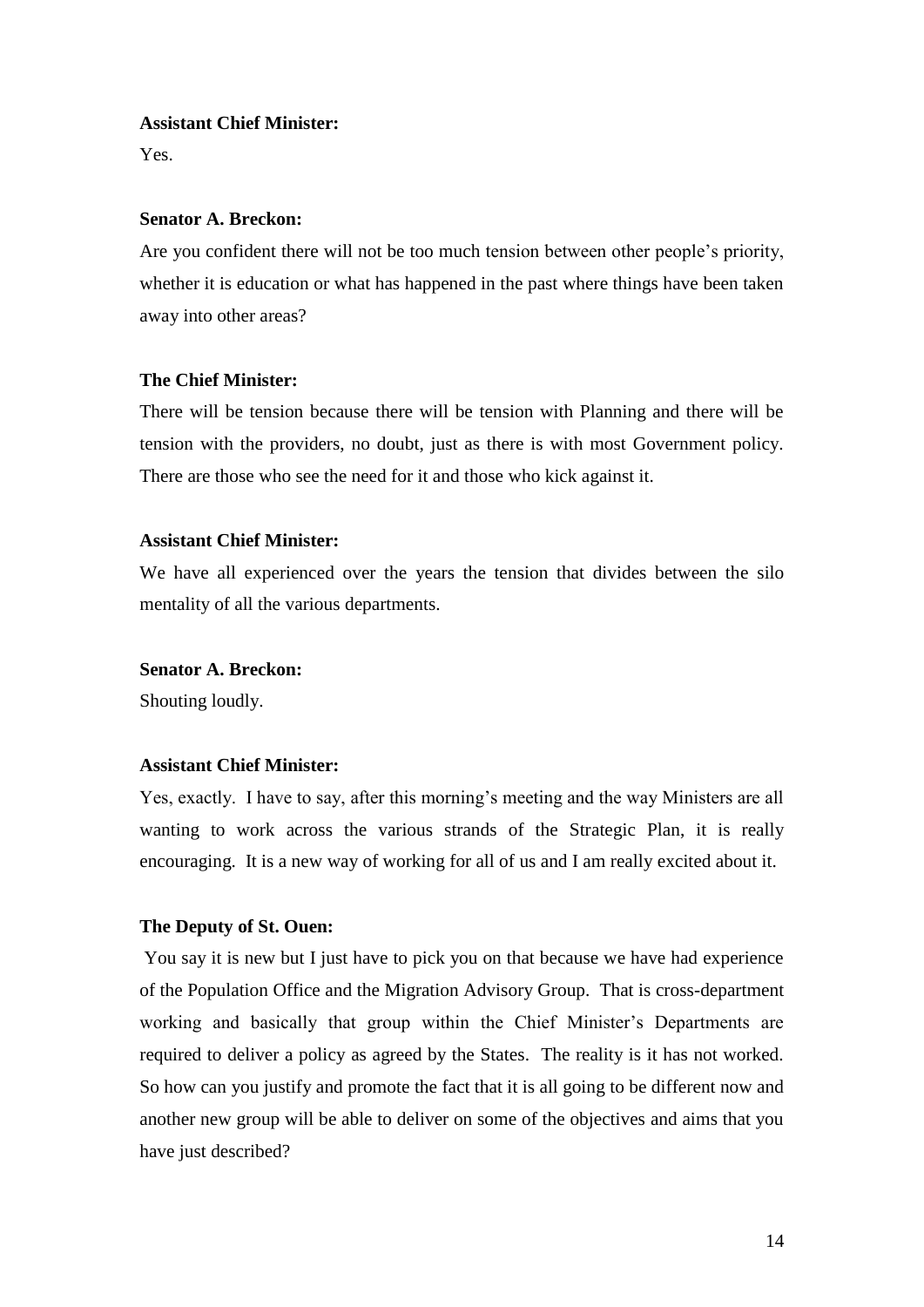#### **Assistant Chief Minister:**

I am not sure the way you describe it as it has not worked is quite true. It depends over the years how you look at it. In the recent years it has worked extremely well. Perhaps when the Migration Advisory Group was established a few years ago there was a different economic environment in the Island and there were different decisions being made and people are making a value judgment now about decisions which were made some years ago. But in recent years the Migration Advisory Group has been working extremely well and it has been, as you might want, more controlling of the numbers of people who are being given licences, which has been happening over recent years.

#### **The Deputy of St. Ouen:**

We are not going to too much down this route but I just remind the Assistant Minister that as much as he claims that the group is being effective, indeed they have exceeded the targets set the States on an annual basis in very recent times and certainly over the last 3 years. So it is questionable and one certainly could challenge the comments he has made. Moving on, I would like to ask the Chief Minister, basically, what do you want to achieve with the introduction of the regulatory function? What are your aims and objectives?

#### **The Chief Minister:**

That Government is able to positively make decisions about housing strategy and policy and that the regulator ensures that the Government policy is put into action.

#### **The Deputy of St. Ouen:**

Just to be clear, what you are saying is that Government develops the regulation and determines what outcomes it wants to achieve from the regulation and then it asks obviously for the laws to be written up and the regulator then enforces the regulation. Am I right? Is that what you are saying?

# **The Chief Minister:**

It ensures that that is complied with, yes.

# **Chief Executive:**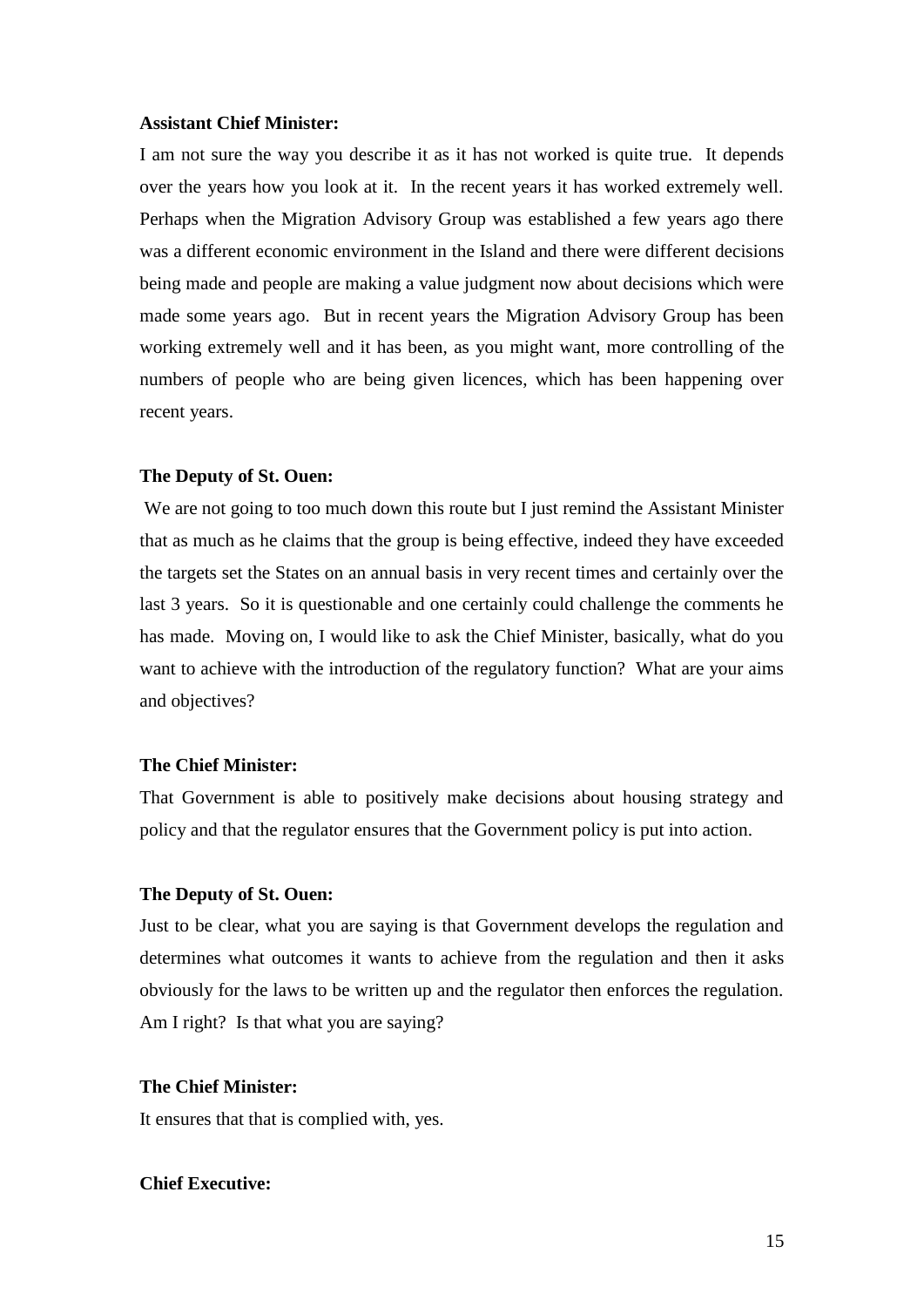But across the whole of the sector, not just one part of it.

**The Chief Minister:**

Yes.

# **The Deputy of St. Ouen:**

Can you be a bit clearer on what outcomes you would like to achieve from improving the regulation?

[14:00]

# **The Chief Minister:**

That will depend on what regulation Government decides upon. It is probably unfair, but there have been comments made for a number of years that States Members do not feel some of the housing trusts are appropriately regulated.

# **The Deputy of St. Ouen:**

In what respect, though?

# **The Chief Minister:**

Regulation would allow that to take place.

# **The Deputy of St. Ouen:**

Are you talking about further standards regulation? Are you talking about security of tenure type regulation? Are you talking about financial regulation? What emphasis?

# **The Chief Minister:**

If you look in the White Paper I think there is a list there of 10 areas that you might wish to consider regulating to ensure a certain standard.

# **The Deputy of St. Ouen:**

Which would you support out of that list? Where do you think the emphasis lies, if you look at the list now? Can you just sort of highlight some of the more important areas that you would hope to be developed?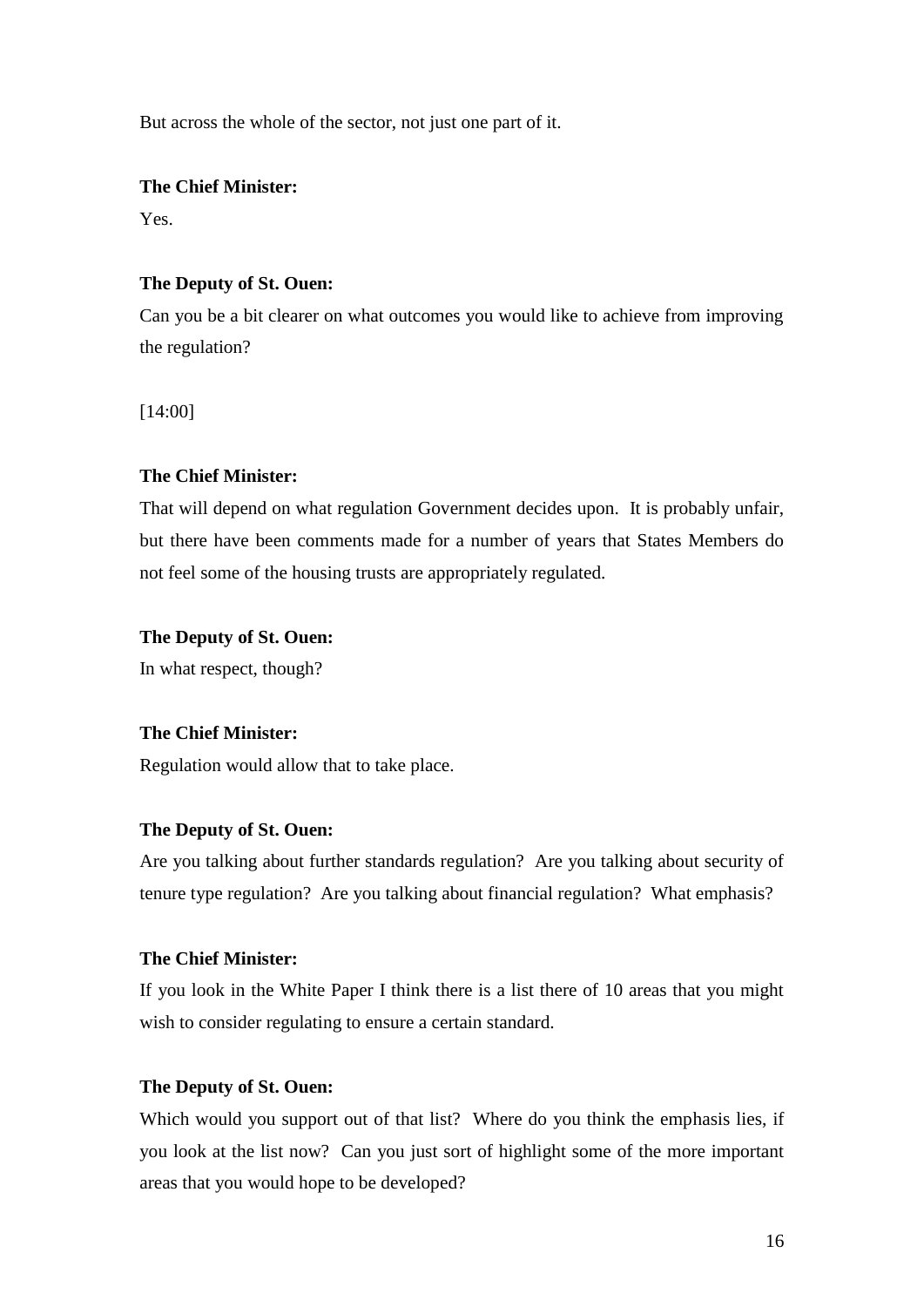#### **The Chief Minister:**

I think there probably needs to be work on all of those areas. I am not sure I can pick out one. Of course, I am an accountant so if I go with 3 I will be happy will I not? Keeping, auditing and publication of accounts, but it is a little bit of a false question to pick out one above the others.

# **The Deputy of St. Ouen:**

I suppose the point that I am asking you to consider is a broader question. We come back to what is social housing, who are we providing it to and what is it for? Ultimately, until you answer that question, one could argue that you will not know what sort of regulation to introduce. What are your views on that?

# **The Chief Minister:**

I am not sure that is a regulatory decision, is it?

# **Chief Executive:**

It is the Social Housing Policy Unit's decisions.

# **The Chief Minister:**

That should be Government policy. We should make the policy. To be honest, there is no defined social housing definition in Jersey. So that, surely, is one of the first things we need to do and no doubt that will be something that comes out of your report to help determine that.

# **The Deputy of St. Ouen:**

I am maybe no making myself very clear. Where would you like to target the regulation to support your aims and objectives for social housing moving forward?

# **The Chief Minister:**

I am not sure that we are getting confused between what we might be able to achieve with regulation and how we describe the social housing provision and how we provide it because we might, for example, say: "Okay, we as a Government think we need another 1,000 social houses." The regulation, as I understand it, would come in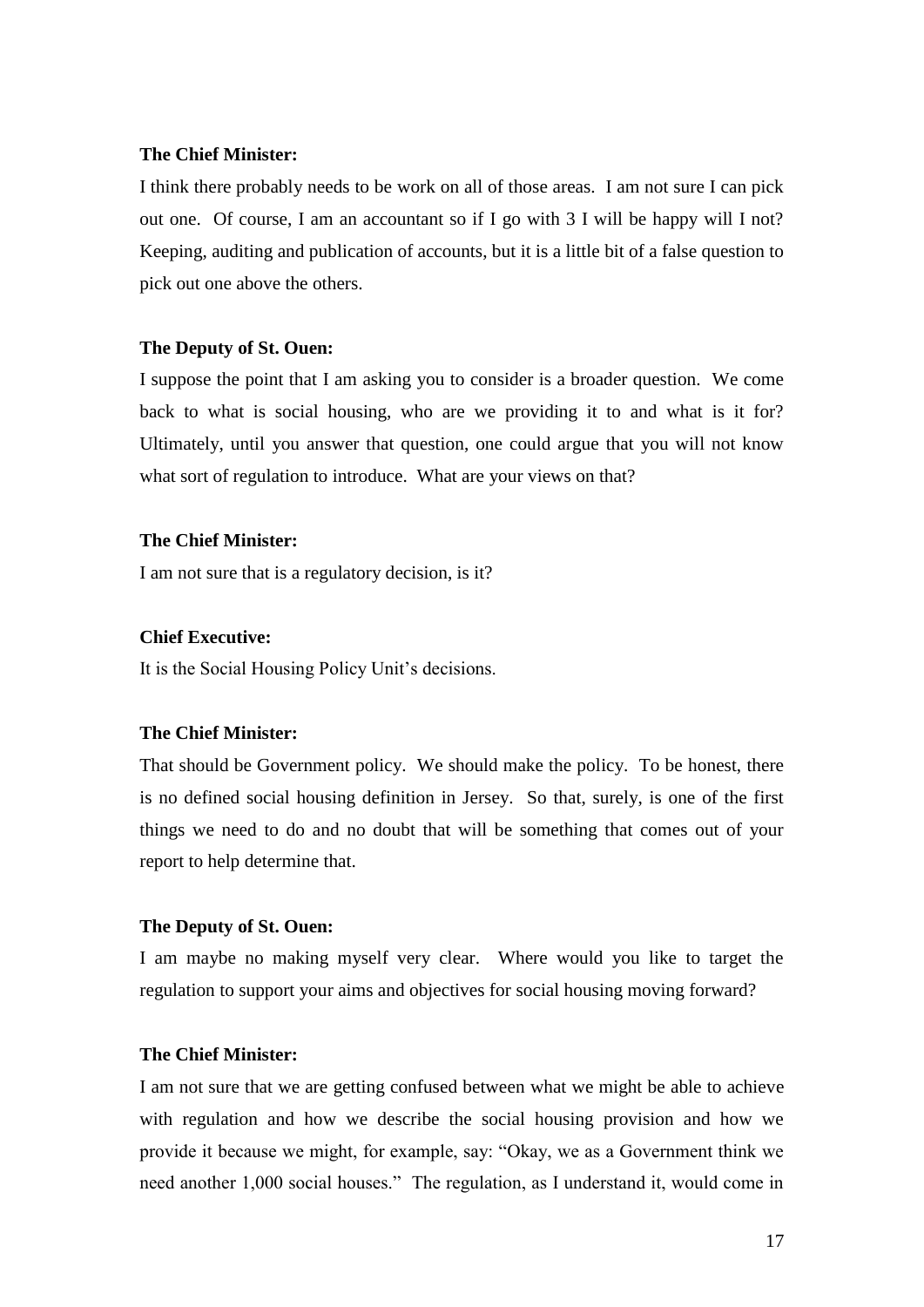around you setting up a trust. How is that trust regulated? It is the accounts, looking at what the rents are going to be, how they are dealing with service charges and all those sorts of things. How are they consulting with tenants? Maybe I got confused by your question but ...

#### **The Deputy of St. Ouen:**

I think I will probably ask the Minister for Housing his views.

#### **The Chief Minister:**

I am sure he will not get confused.

#### **Senator A. Breckon:**

Can I come back to the bigger picture and that is the population. Maybe Duncan might like to contribute here. The last census figures, I think, to say were a bit of a surprise is probably true. If we are going to create housing for people, how many people are we going to create housing for? What is the profile of the existing population? How many households, age, gender and things like that come into? Whole-Island issues come into it. It is not just about social housing because sometimes a single person living in a big house, who is asset rich/ cash poor, cannot maintain it and are not living very well. We do not do that much and if we do these sort of things ... we have got the parishes with information, we have got the utilities with information, but we do not seem to have co-ordinated approach from a whole-Island basis. It is not just about 4,500 States houses. It is about how people are living, where they are living, how long they are living and how many people there are, which is information from schools, Social Security, employment and things like that. Where are we in drawing this together, because I think we might have missed the mark by several thousand with the census, where we were not where we thought we were? Is that a correct assumption?

#### **Chief Statistician:**

We published the results of the census in a series of bulletins at the end of last year and the beginning of this year and we published a population in the middle of June, just a month or so ago, for year-end 2011. So it went forward from the census up until year-end 2011. The figure that we published for the present population was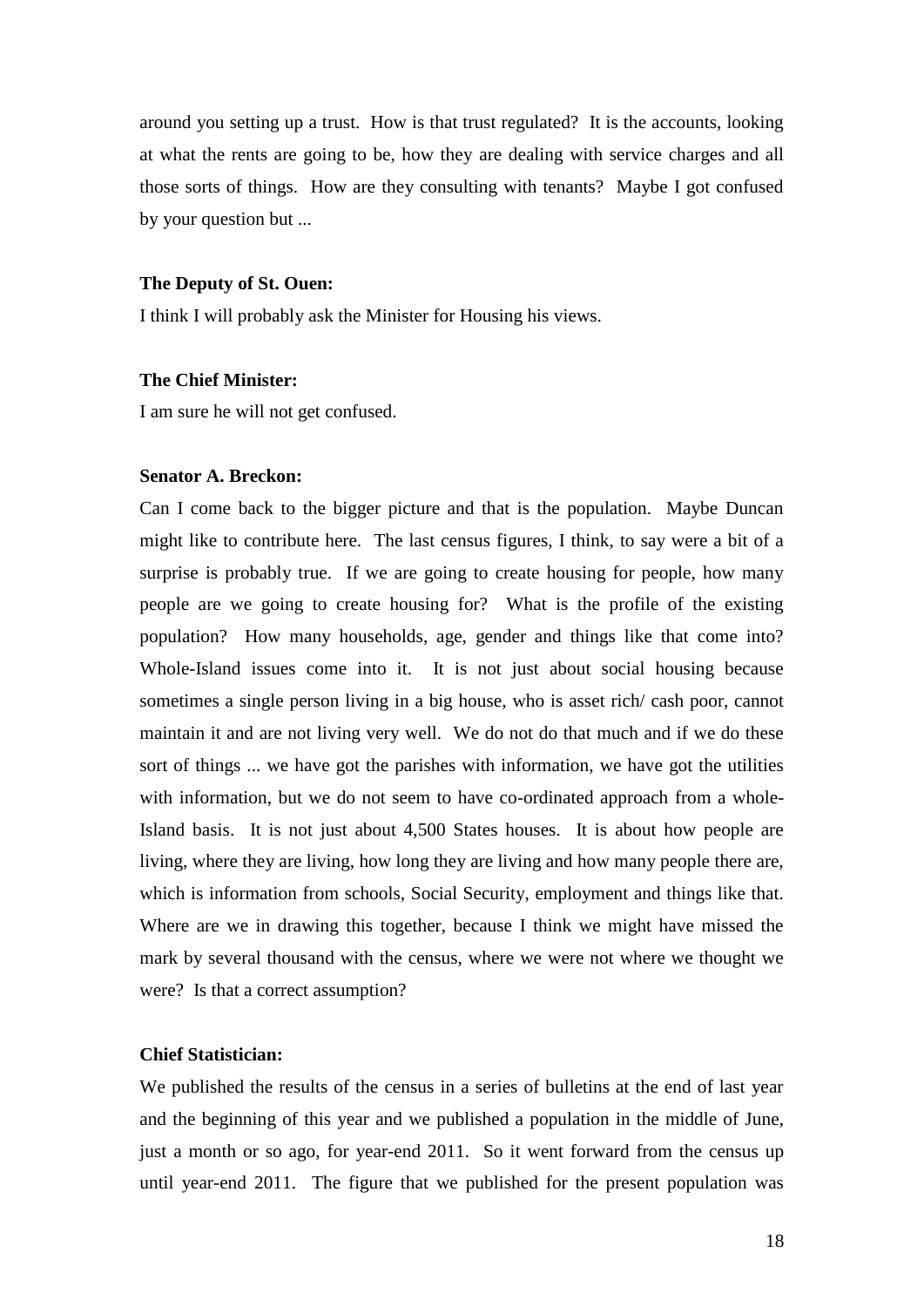98,000. We did a reconciliation there, looking at the difference between the previous census and the incremental annual increases up until 2009 and the census number at 2011 and we did the reconciliation and understood the difference. The census provides a snapshot of 2011 in terms of the number of households, the age and gender profile, the structure of households and by that I mean pensioners, couples, single parents, single persons, et cetera. The census is one incredibly important source of information. We are building on that, producing a set of population projections which will be released about the end of the year which will be population projections going forward over not just the next few years but the next decade, the next several decades and actuarial-type timeframes up until 2080. The census is incredibly important as a new baseline going forward, which will then also inform the profile of the population, the age, the gender, particularly the pensioner households. So that is a source of information. On top of all this we are currently running a Housing Needs Survey. You are probably aware of these Housing Needs Surveys that the Statistics Unit have run. We have run 4, or at least 4 that I have been involved in: 2000, 2004, 2007 and, yes, we are running another one now in the middle of our social survey and we are going to have the results of that out by end of November, early December. That is incredibly important. The previous report gave us not just addressing potential need and social housing but particularly in owner-occupied and private rent, looking at the effect of the change in qualification period from the non-qualified coming into the qualified sector. We are going to be doing all that again and also getting information on the housing needs of potential first-time buyers. What kind of prices are potential first-time buyers looking at? What is the household income of potential first-time buyers? It is not up to the Statistics Unit to go off and say: "This is the right number. Send it here, there or elsewhere." What we do provide, which we provided in the last Housing Needs Survey, are the distributions; the distributions of house prices or dwelling prices to which first-home buyers are aspiring or all other potential buyers are aspiring, and their household distributions. There are 2 very important sources of information: census-based and projections and shorter-term housing needs. Also in March we produced a housing affordability study, which is quite technical (I make no apologies for it, because it is a tricky problem), on the several different measures of housing affordability in Jersey over the last decade or so. So, again, it is a very rich source of information looking at potential affordability issues for all families, for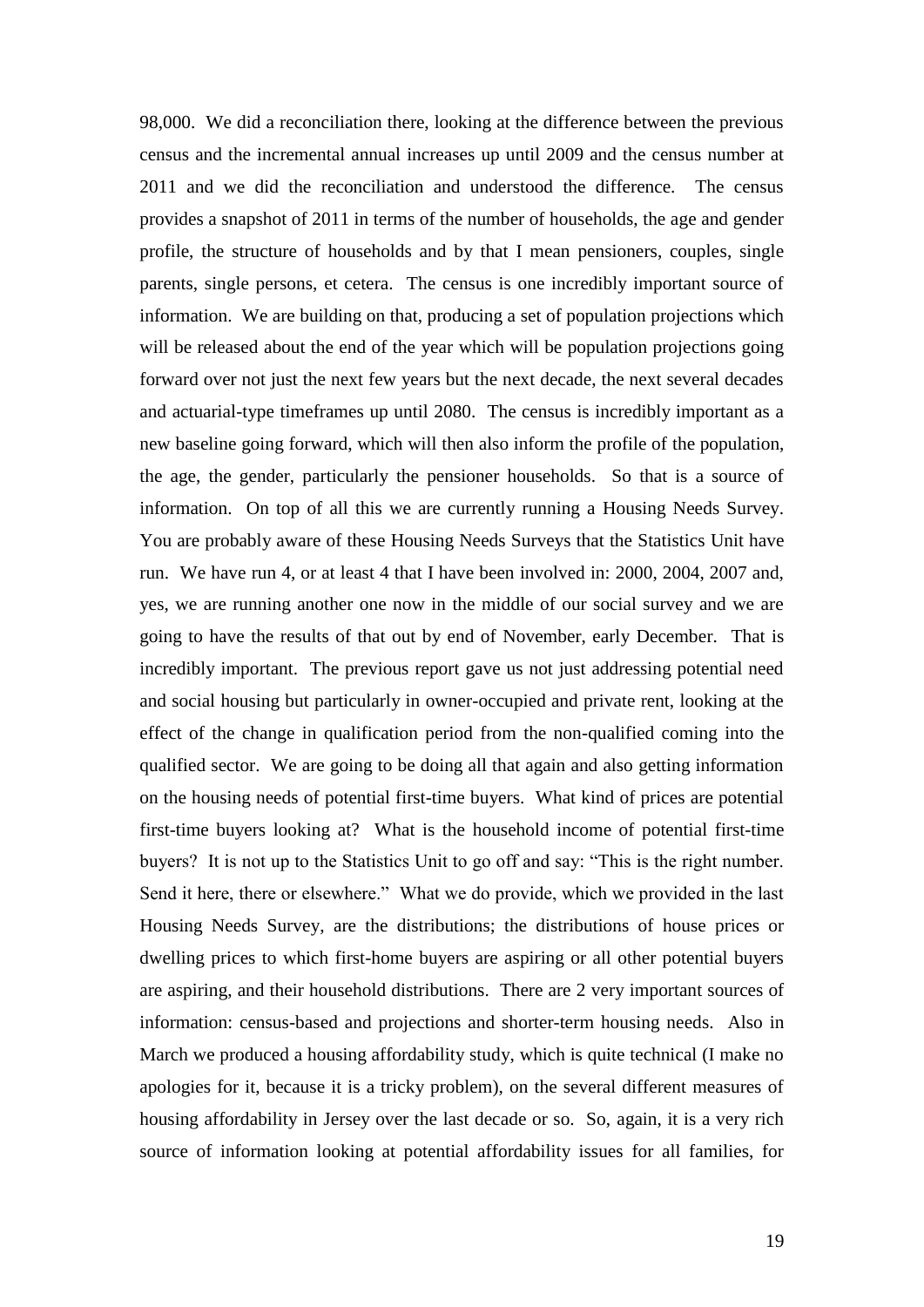working families, for key public worker types. Our role certainly is to provide and inform with robust information.

# **Senator A. Breckon:**

If Duncan is going to produce statistics about what we have got and what we have not got, is that an area where you would have regulation; for example, who can rent and who can buy? Do you think we are coming back to that, where we have some checks and balances? As well as collecting the numbers, if we are going to have brakes and accelerators to do things then they need to be ... we have used housing law and we have used regulations in the past. We know Paul has done a lot of work on, migration and other things, but we are moving away from that, but then are we going to do the right thing and give people housing benefits not in the term of money but in the term of quality and affordability (that is another argument, affordability), accessibility and choice? There are all sorts of things there. With statistics and regulation and brakes accelerators, how do we make it better? That is what we are trying to do, I think, is it not?

#### **The Chief Minister:**

It is, but what that will do is provide information from which we then go away and think about answers, policy, the Strategic Housing Unit again. It is exactly what we need. All the points that you have raised are exactly why we need the Strategic Housing Unit, to pick them up and allow that information to form policy.

#### **Senator A. Breckon:**

Can we do it quickly enough? If we get the peaks and troughs, then do we get to know too late and then 3 years later we are out in the census figures? Where are we with the catch up with the population? We have had various policies formulated for roads and drains and things like that that were based on a population assumption of: "This is what we have got now." It was less than what we have got now and the housing is the same. So where are we with the catch up, in housing term, in policy? It is all right having groups and people working together, but people want somewhere to live. So when do we see some results?

# **The Chief Minister:**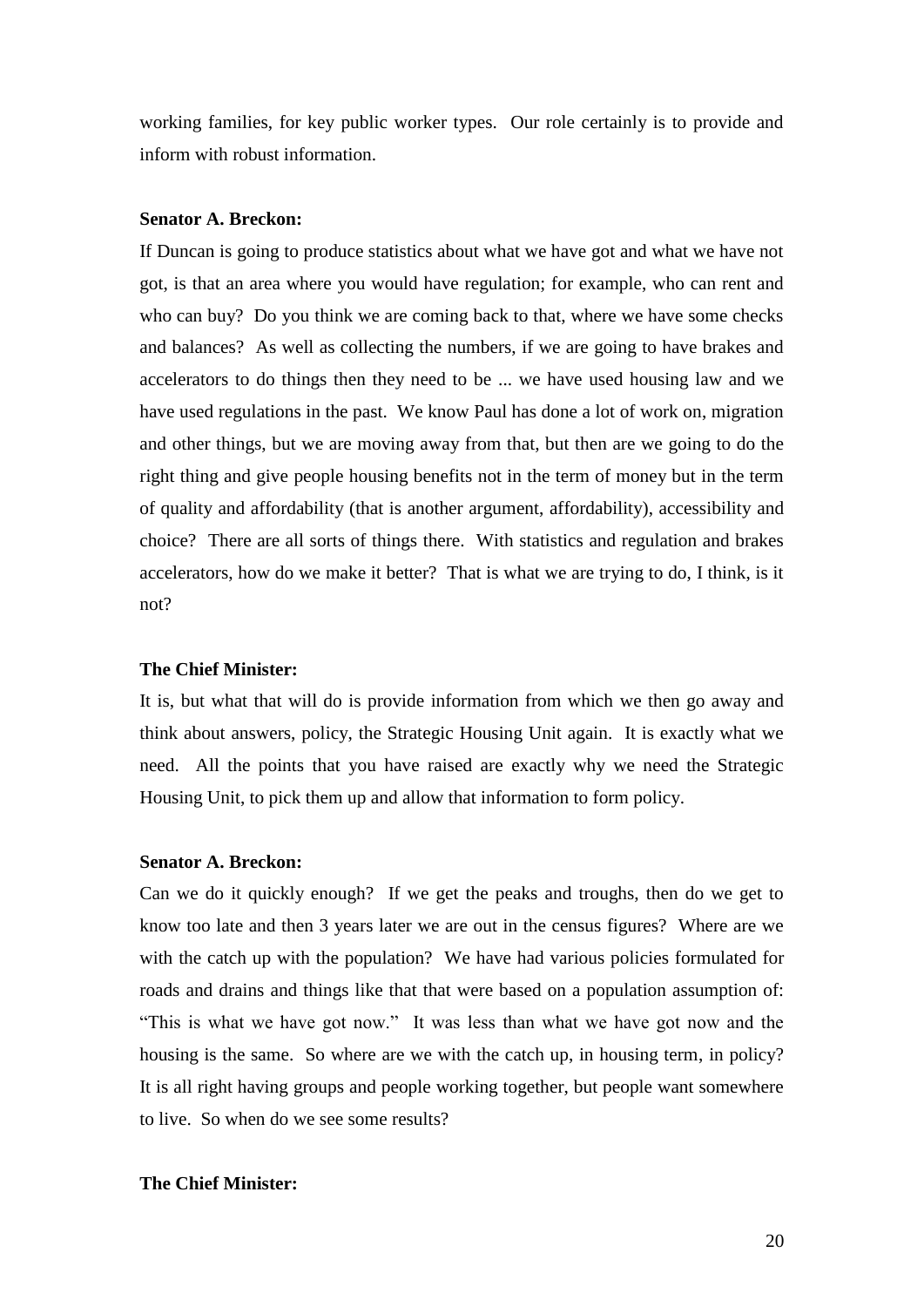There are lots of streams of working going on separately now. If you take S.o.J.D.C. (States of Jersey Development Company), they are bringing forward sites for building and there is an element of those that would fall into social housing coming forward on those sites. So there are sites coming forward, but, to a certain extent, all that needs to be brought together and co-ordinated. We are not just waiting for this work to happen before some of the issues are being addressed. That needs to carry on, but we do need to have a more co-ordinated approach ultimately, which is what this White Paper is all about.

#### **Senator A. Breckon:**

Just a final question; are you fairly confident that the predictions you make will be useful for policy, fairly reliable and robust?

# **Chief Statistician:**

Firstly, they are not predictions. They are what is called projections. No, it is a subtle but very important point and I hammer on this all the time whenever I see the word "predictions". These are not predictions. These are probabilistic projections. That is, you put mathematical functions in and you see what comes out under these assumed mortality, fertility and migration dynamics. These are projections. These are absolutely not predictions. However, they inform just about everything. My unit produces information that should and does inform all evidence-based policy development. For example, the first Housing Needs Survey 2001 informed the 2002 Island Plan. The Housing Needs Survey, to which I referred, in 2007 underpinned the latest Island Plan. This 2012 Housing Needs Survey will certainly inform over the next few years. Population projections that we are producing will inform not just Island Plans but will inform much longer-term strategies, actuarial reviews for example, and will, in particular, in the short term, early next year, the population policy. Yes, I am extremely confident that what my unit is producing is reliable and accurate and is done to best practice. We converse with the Office for National Statisticians. We converse with professors of demography and what we are producing is a set of projections which are absolutely reliable. However, what they are is a set of projections. There is no right answer. What we will do is provide a set of projections with all sorts of migration scenarios: net nil, net plus or minus such and such. Yes? Other potential policy options; looking at licences: maintaining,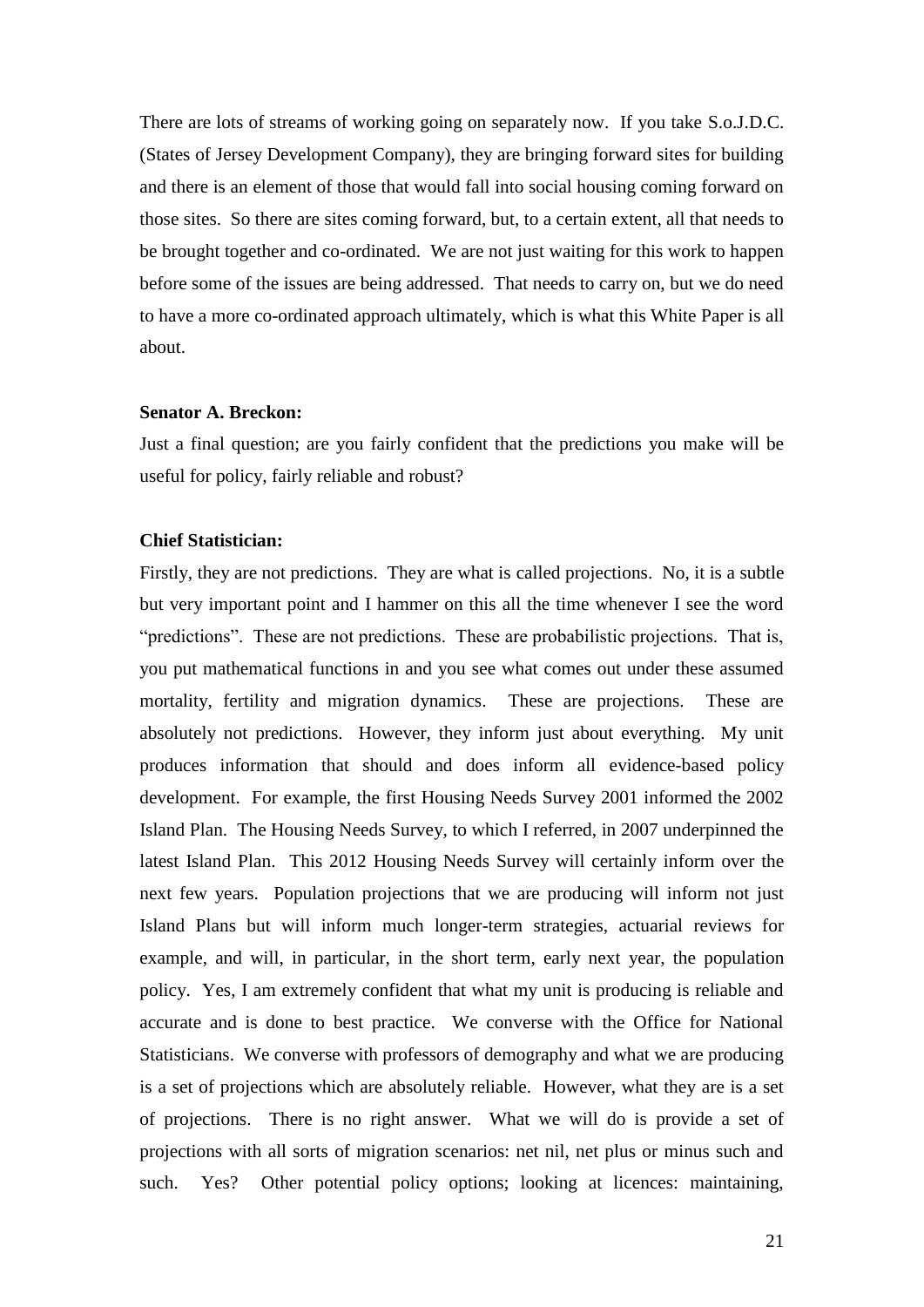increasing, decreasing. We can do all of that as statisticians and I am very lucky I have got people in my unit who can do that. However, we are not going to tell you the right answer. What we are going to say is: "Here is your potential source of options. Ask us to produce more. Ask us to produce different ones," but we have is a set of reliable projections on which one then can make decisions and that is you guys.

#### **The Deputy of St. Peter:**

The next question, I guess, what has been done with the results of your Housing Affordability Survey last year and how is that being fed into current policy? If you look at the 90 per cent rent that is being proposed in the Housing Transformation Programme, how did you arrive, with the Minister for Housing, at that decision with regard to the information provided by the Statistics Department?

#### **The Chief Minister:**

That is probably a housing question.

[14:15]

#### **Programme Manager, Housing Transformation Programme:**

Yes. We looked at a number of different things as part of the development of the outline business case and certainly we looked at 80 per cent market rents as an opportunity. That is the level that is set in the U.K. (United Kingdom), for example. The reality is that the business case with the States housing stock would need a 90 per cent market rent in order to be viable in 25 to 30-year period.

# **Ms. A. Davies:**

Looking at your social policy function, not so much at the business viability function which I suspect we will come to later, you have got a decent understanding of housing affordability now; what is affordable to the people who may live in the housing. How confident are you that 90 per cent of market rent is affordable to the people who live there now and may live there in the future?

#### **Programme Manager, Housing Transformation Programme:**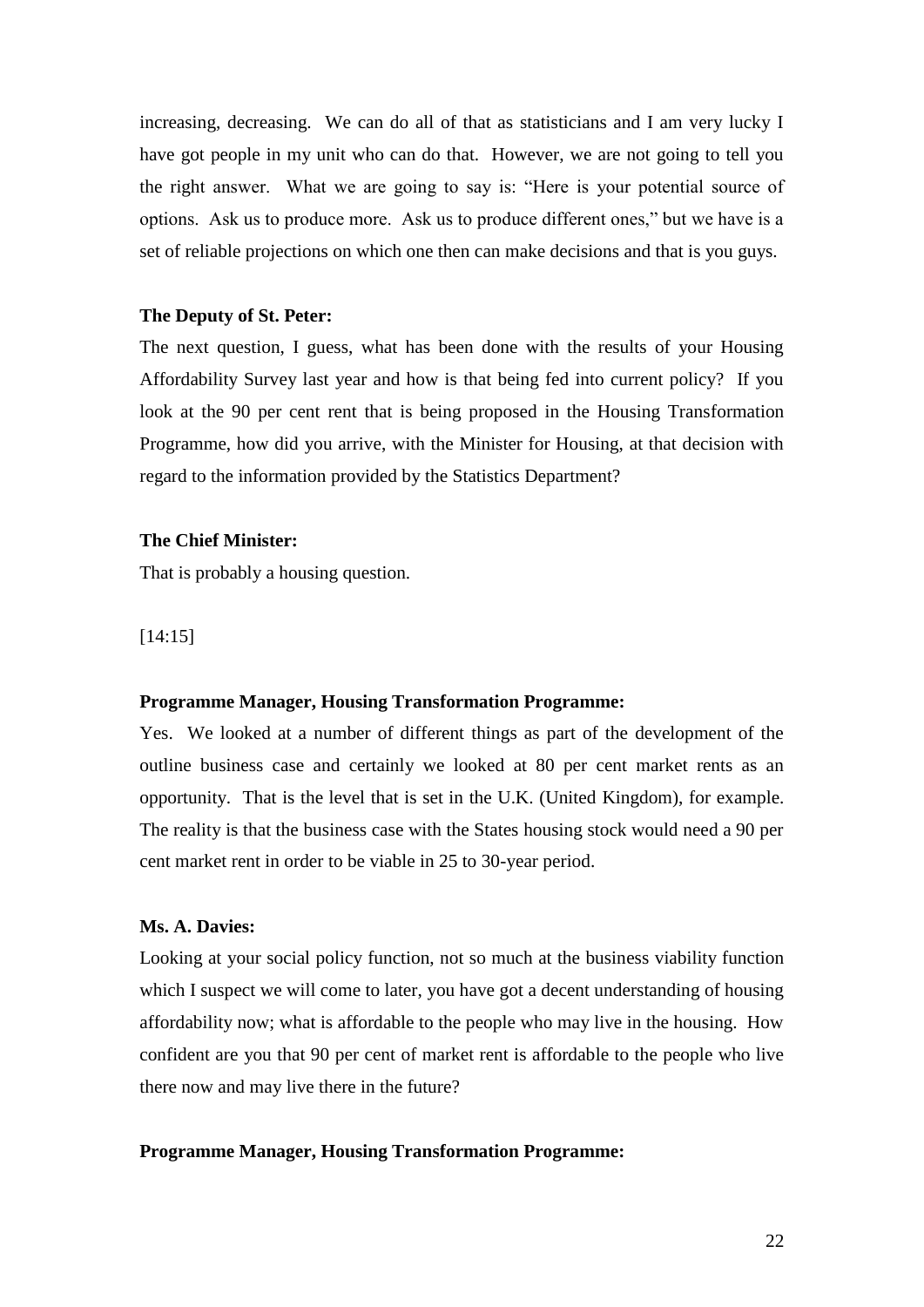Yes. Some work was done last year looking at the social impact assessment of that and, as a result of that work done by Professor Wilcox, further work was requested by the particular steering group on that precise issue, on the social and economic impact of affordability of the rent policy and indeed the private sector income support options that are being considered by the Minister for Social Security. That work is continuing. It has not yet reported. We are expecting it very shortly, but we had enough information from Professor Wilcox's work to know that it was likely to be affordable.

## **Ms. A. Davies:**

What definition are you using? I got the impression that you have looked at several different measures of affordability. Which one did you settle on for that judgment?

#### **Programme Manager, Housing Transformation Programme:**

It was not precisely linked to that because the work was done last year. The work this year, you would have to ask the Minister for Social Security as to whether that work was linked in with the affordability definitions in that.

#### **Senator A. Breckon:**

What would you say to the fact that we have had submissions from people who are renting in the trust sector and the private sector and what they are saying is they are receiving income support but they are using part of their disposable income to pay rent and they are not living in grand houses with sea views. Already they cannot afford the places they are living with the subsidies they are getting. If things are 90 per cent, how is it affordable to them?

#### **Programme Manager, Housing Transformation Programme:**

You are talking about in States housing?

# **Senator A. Breckon:**

In trusts. We have had submissions from people saying if this goes onwards and upwards then you have got more people who will be using their disposable income and even when they receive a benefit that is used and they are using their own money as it is to top up to meet rents which they are saying are too high already.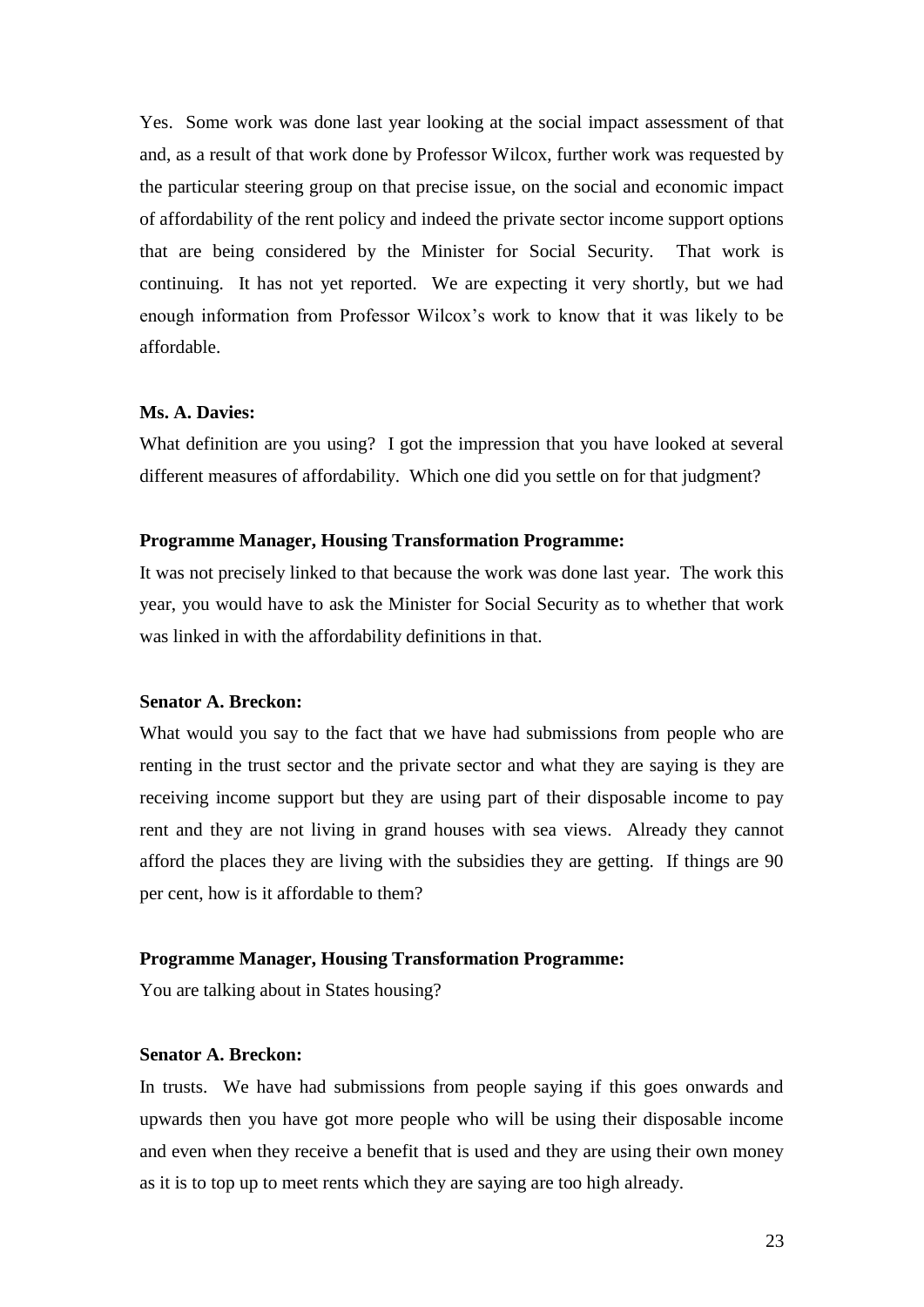#### **Programme Manager, Housing Transformation Programme:**

There will be some people in housing trusts whose rents will be at or near 90 per cent market levels already and the intent is to set the rent of the individual property at the 90 per cent level for that individual property. So there will be some people who may or may not be affected by the increase to 90 per cent and may already be paying the 90 per cent fair rent level.

#### **Senator A. Breckon:**

If we increase the finances are we not just doing the revolving door again between Housing, Treasury and Social Security? What does increasing the rents achieve when we know by evidence in the past the only thing it achieved was just pumping up the volume. It does not create any more housing.

# **Programme Manager, Housing Transformation Programme:**

In the White Paper it sets out that it will free up some rent from the increase from people who can afford to pay more. The Minister for Housing is very clear that he will undertake a means test of all tenants who wish to have one to enable them to decide what the level of affordability is for them and the level at which the subsidy might be removed up to over a 10-year period. So there is that control in place.

#### **The Deputy of St. Peter:**

But it is widely understood that, of the increase in rent, about two-thirds will need more income support to pay for the extra rent and so the profit is only a third. Can you just elaborate on the need for the business plan to see a 90 per cent of market rate increase as opposed to the 80 per cent that was pointed to from the evidence gained from the affordability study? Why is the business case forcing this 90 per cent of market rate?

#### **Programme Manager, Housing Transformation Programme:**

There are 2 reasons for it really and one is that the sector as a whole in Jersey needs to work. At the moment social housing is very difficult to pay for, for new development. The other side of it is that, because of the backlog in social housing, there is a need to pay off that backlog through the business case for the new association and the backlog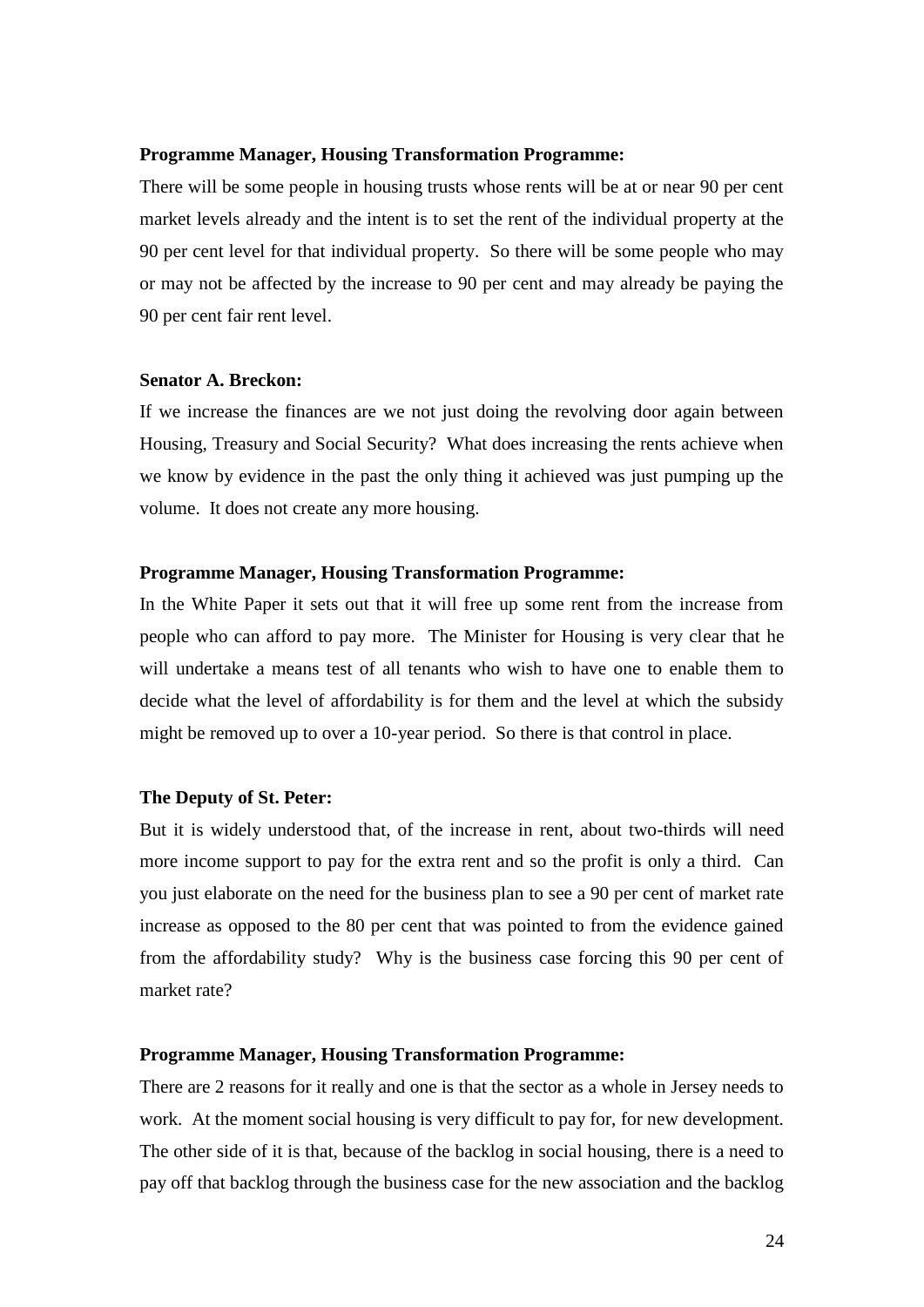is so large, in terms of compliance with decent homes, that there is a need to meet that level in order to pay it off in a time period which the business case operates, which is 30 years.

# **Senator A. Breckon:**

Is there a backlog because you paid the money out in rent rebates and no one moved into the property? Is that not where the void is? The maintenance money has been paid out in ...

## **The Chief Minister:**

You could argue that but, at the end of the day, that money from Housing went into Treasury and it was part of the income of the Treasury which balanced the book. Now, if that money did not go there then Government would have to think of some other way of raising that money.

# **Senator A. Breckon:**

Or not paying the subsidy in the first place.

#### **The Chief Minister:**

That is what I am saying, or not paying the subsidy ...

# **Senator A. Breckon:**

The money from the housing has gone round. It has not gone into maintenance. It has gone back into subsidies and it has been paid out. So if you had not paid it then ...

# **The Chief Minister:**

But to people not only in the private sector but also in the States sector.

#### **Senator A. Breckon:**

Yes, but then if you put the rents up again are you not just accelerating again and doing the same thing?

## **The Chief Minister:**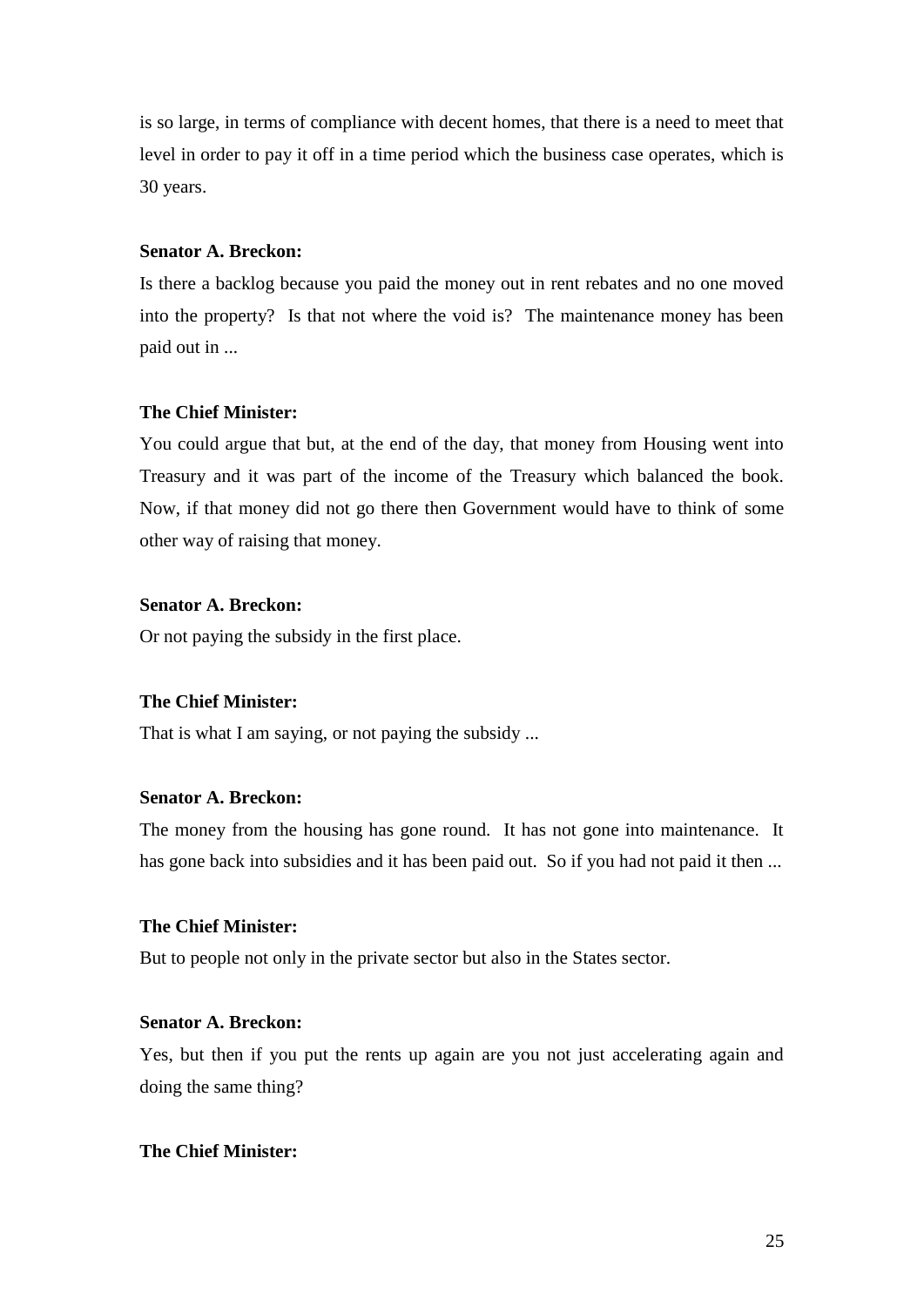No, because in this instance you are investing in the infrastructure. The whole thing is premised on you allowing for the investment.

#### **The Deputy of St. Peter:**

But of the increase in rent return it is our understanding that only a third of that returns to Treasury as profit, for want of a better term, and two-thirds of that will have to go back to Social Security in increased income support because there will be more tenants who move into the income support bracket, if you see what I mean, because of the increase in their rent.

#### **The Chief Minister:**

I have not come with all the details today. I do not think you should raise these questions with the Minister for Housing. I do not know if Will has got them.

# **Programme Manager, Housing Transformation Programme:**

The number of people who fall into income support, as I said, we are doing that economic and social impact assessment to measure that, but largely it is going to be a factor of how the economy changes as well, but it is not thought there will be a huge number of people dropping in. The income support system is there for those people who cannot afford it in those circumstances that you have talked about. There will be some people who would fall in, but some would naturally in any case.

#### **The Deputy of St. Peter:**

We are quite interested to ...

# **The Chief Minister:**

But income support does not automatically pay your rent. It is an in-work benefit. So it looks at what income is coming into the household. It looks at what Government policy says you would be entitled to in benefit. Part of that is a rental component. It might be then, at the end of the day, because it is an in-work benefit, you are entitled to £20 a week. Now, obviously your rent is not £20, but it is just the way that the system calculates; you get money and it, in effect, supplements your income. So it is not a valid crossover question.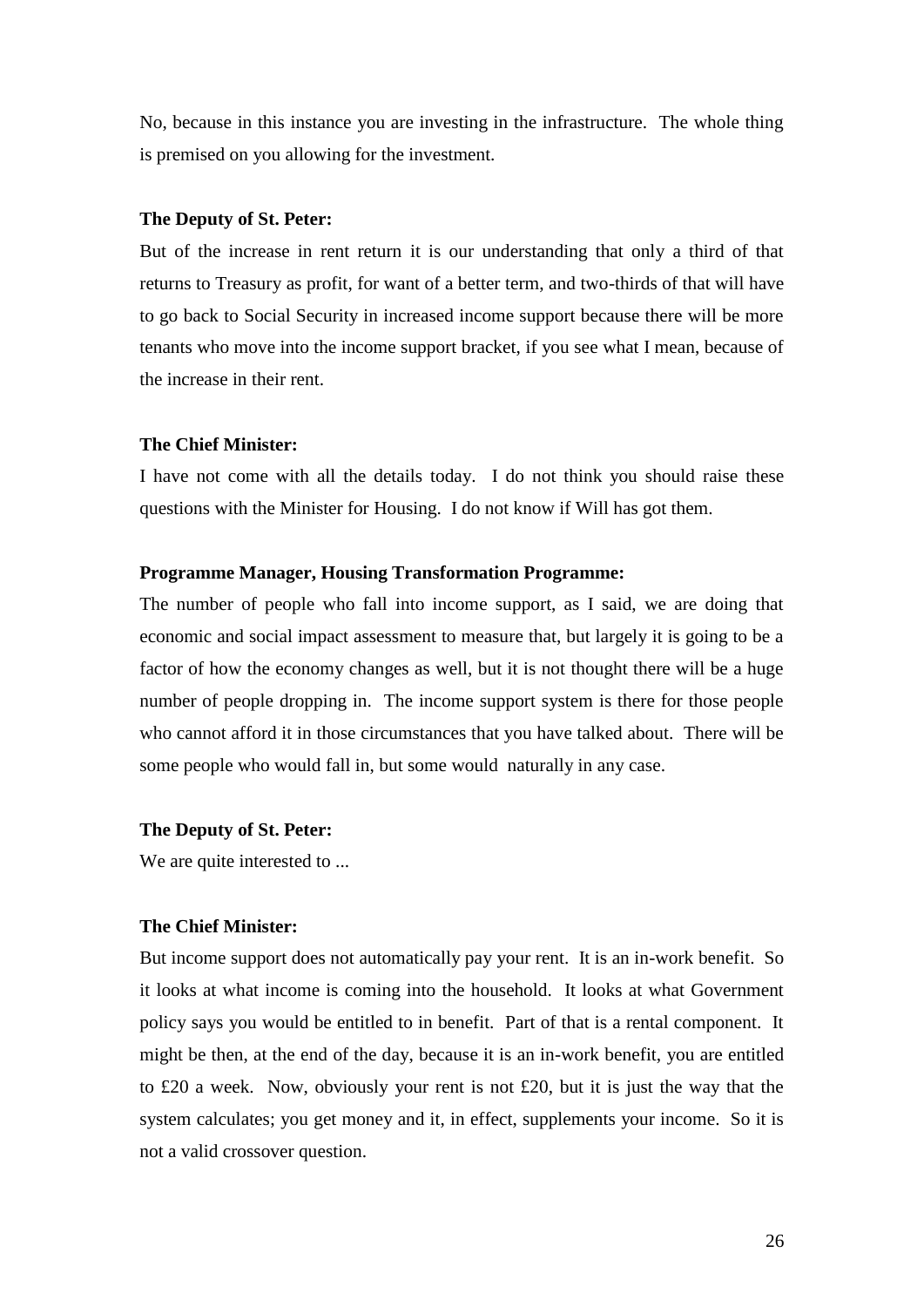#### **The Deputy of St. Peter:**

But it is widely understood, Chief Minister, that by imposing a higher rent level to tenants that more will come into the income support bracket, which will have a greater cost to the Social Security Department. I appreciate that you suggest we should speak to the Minister for Housing. We have discussed this with the Minister for Housing and his department, but we are quite interested to hear your views also because we do feel it is a fundamental issue and a fundamental part of the Housing Transformation Programme and its workability. Perhaps, if you are not happy to answer questions more fully today, we could have some written submissions from you.

#### **The Chief Minister:**

Yes, I am happy to do that because I have not go the numbers here in front of me to be able to talk in any great depth. So it would be not necessarily meaningful.

#### **The Deputy of St. Peter:**

Absolutely.

## **The Chief Minister:**

But I think one of the guiding factors was that there are people receiving the hidden subsidy in social housing who could afford to pay. Is that right?

# **Senator A. Breckon:**

What could they afford to pay?

**The Chief Minister:** A higher rent.

**Senator A. Breckon:** Where would they go to pay it?

# **The Chief Minister:**

What do you mean where would they go?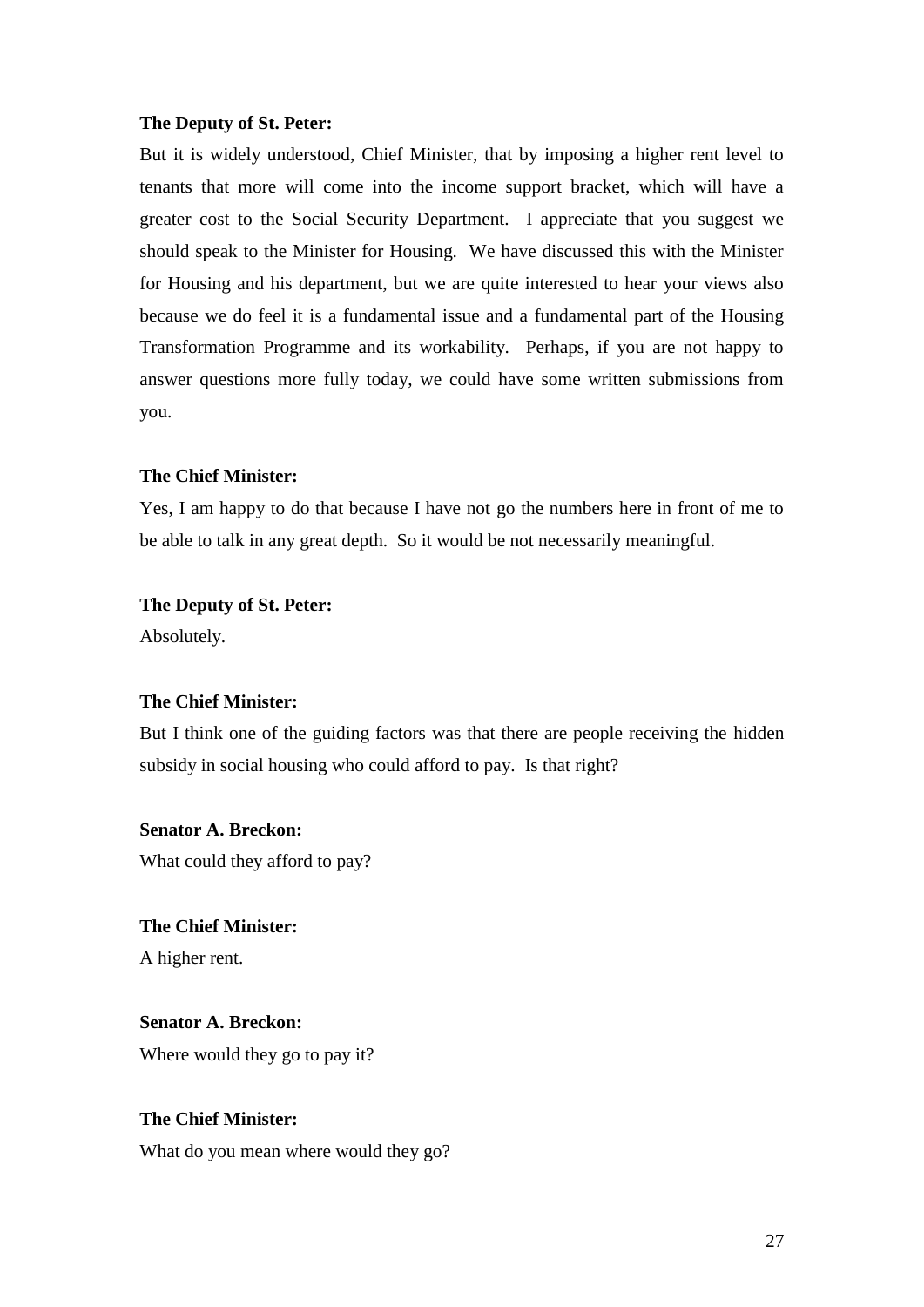## **Senator A. Breckon:**

Well, if you have got people who are 58 or 68 years old who had 3 children who has now moved into a single flat, they have nowhere to go if they are in a States place.

# **The Chief Minister:**

Yes, but if they are ...

# **Senator A. Breckon:**

They cannot buy. They are too old. They have got no money. The private sector, unless it is a trust, does not offer much security. So where are they going to go and what are they going to pay?

# **Chief Executive:**

I do not think there was any ...

# **The Chief Minister:**

I do not think there was any mention about them going anywhere.

## **Senator A. Breckon:**

It is the thing about people getting hidden subsidies that are in the system, but it is fact. If you look at the profile history, they have got nowhere to go.

# **Chief Executive:**

I do not think that is ...

# **The Chief Minister:**

That is not what we are suggesting.

# **Chief Executive:**

There will be some people in current social housing who can afford to pay more but at the moment are not paying more and there are some who, when they are asked to pay more, clearly fall into the income support bracket. As the Chief Minister said, we have not got the numbers here today, but I think that is the question you are asking and it is the number you are looking for. Potentially how many people who are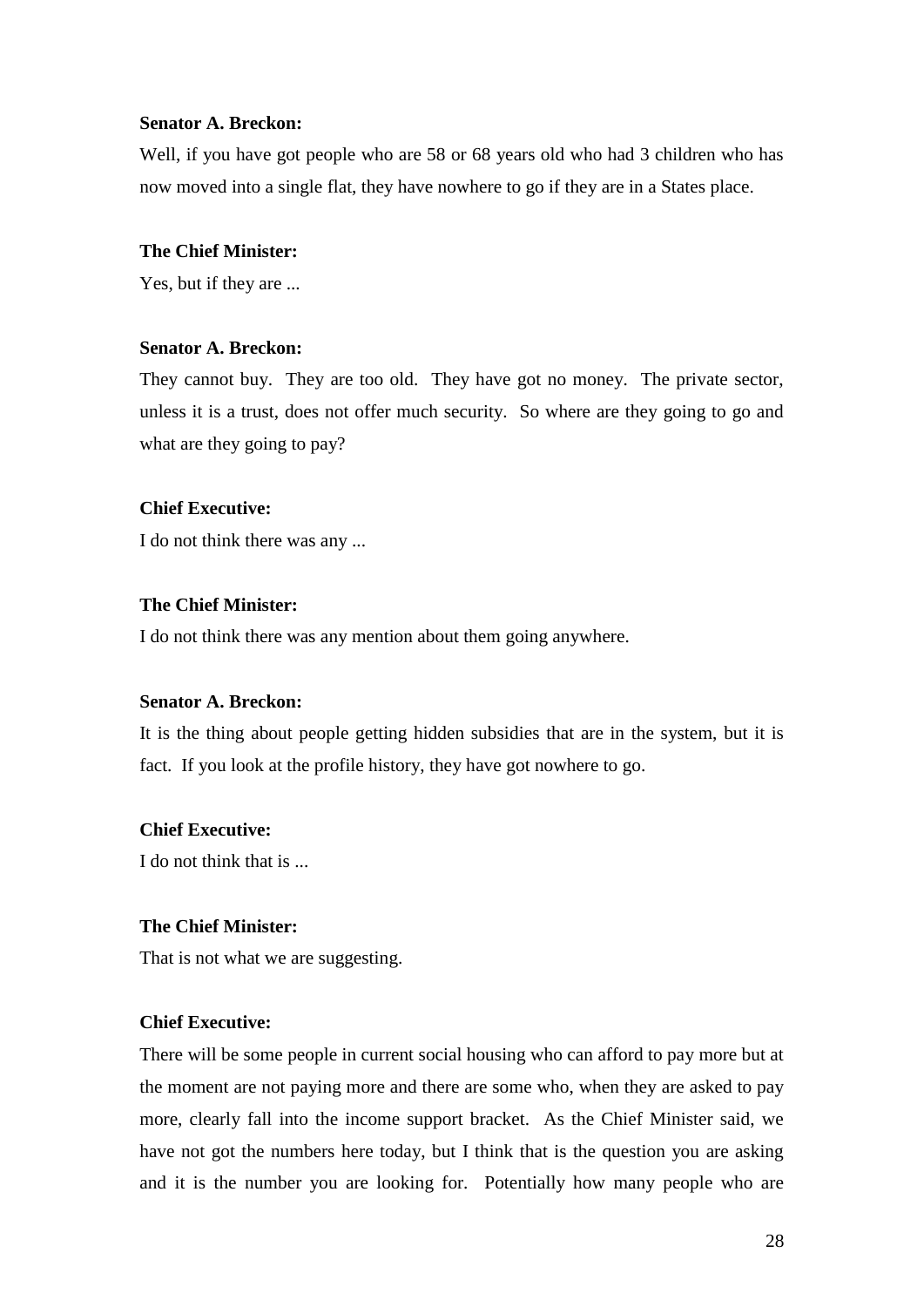currently living in social housing provision could afford to pay more but would not fall into income support and how many are currently in social housing provision who, with the increase in rent, could possibly fall into a requirement for income support? I think that is the question that needs answering in terms of numbers. Unfortunately we did not come with those numbers today because we did not think we would get into that level of financial appraisal. So that we can make sure the Chief Minister has got the information to answer, can I just clarify that that is the question you are asking?

## **The Deputy of St. Peter:**

Very much so. Thank you very much. That is very helpful.

# **The Chief Minister:**

We are happy to do that. It is just that we had not picked up from your question that you wanted to go into the financial appraisal today.

## **The Deputy of St. Peter:**

Apologies for that.

## **The Chief Minister:**

No, it is no problem at all.

#### **The Deputy of St. Ouen:**

Perhaps it is a good time to pick up on another strand of that discussion and ask you, Chief Minister, what do you see as the purpose of the new Housing Association? Is it primarily a social landlord or a strategic investment to make a financial return?

# **The Chief Minister:**

I see it as a social landlord that is providing quality accommodation up to a decent home standard. Of course, it provides the financial return because that is what has happened in the past and that is what, as a Government, we are asking it to do.

#### **The Deputy of St. Ouen:**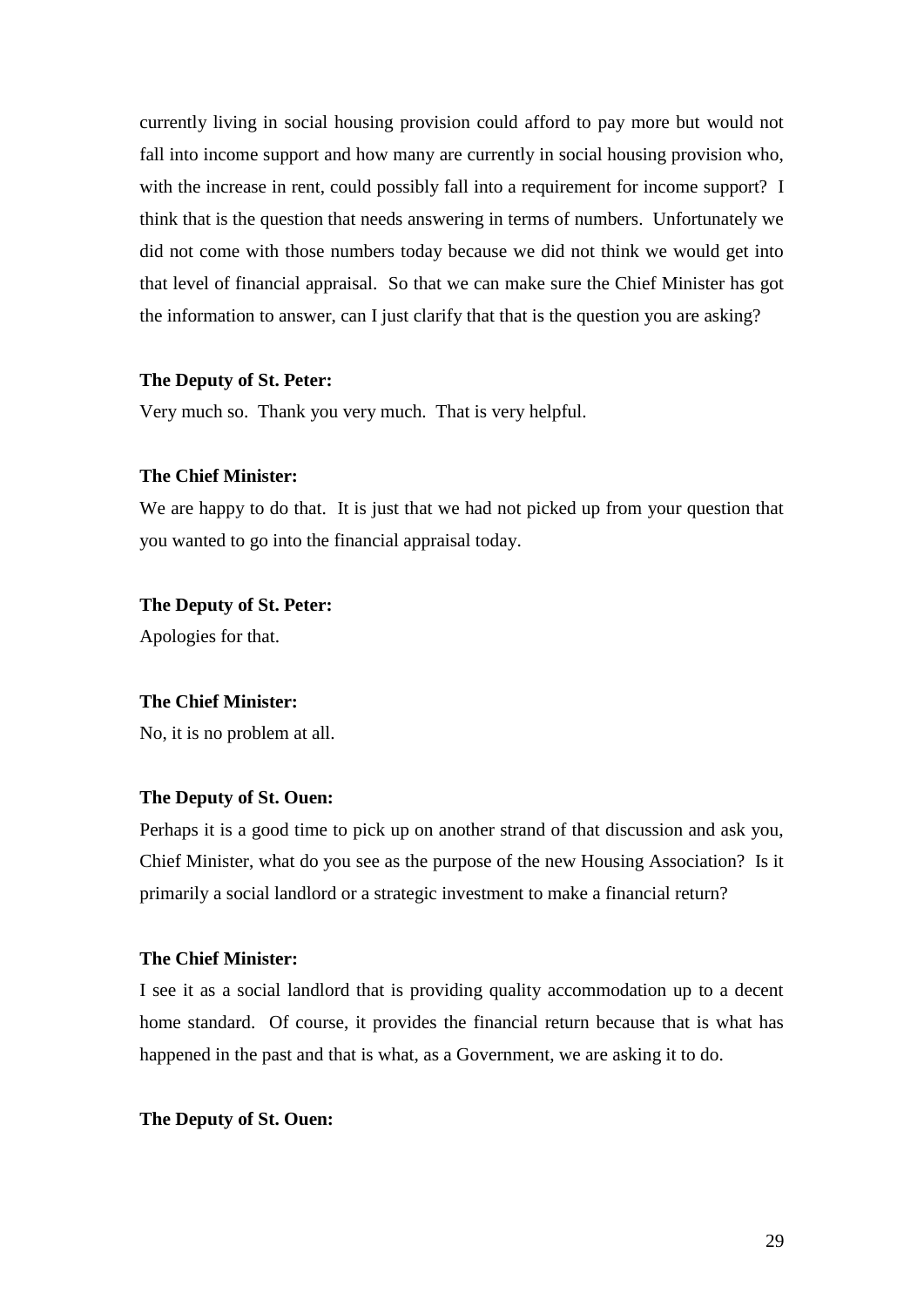You say that it has been a case in the past that, as a Government, we have required the Housing Department in fact, not the Housing Association, to make a return to the States. Is that still your proposed and preferred option for the future?

# **The Chief Minister:**

As described in the White Paper, yes.

## **The Deputy of St. Ouen:**

As it is described in the White Paper. Do you believe that that is a model that is reflected elsewhere in other jurisdictions, whether it is the U.K. or elsewhere?

# **The Chief Minister:**

That I cannot answer.

#### **The Deputy of St. Ouen:**

One might suggest that it is not necessarily the normal model that is used and I would point to our current trust model as the model that is generally the preferred choice when seeking to delivery social housing in the preference that you have just described. Would you agree or care to comment on how you see the Housing Association and the way that that is going to be formed against the trust model that we all know currently exists and already delivers its function?

# **The Chief Minister:**

I am not sure what you are asking.

## **The Deputy of St. Ouen:**

Well, at the moment, Chief Minister, you are fully aware we do have housing trusts and they are tasked with delivering social housing.

**The Chief Minister:** Yes.

**The Deputy of St. Ouen:**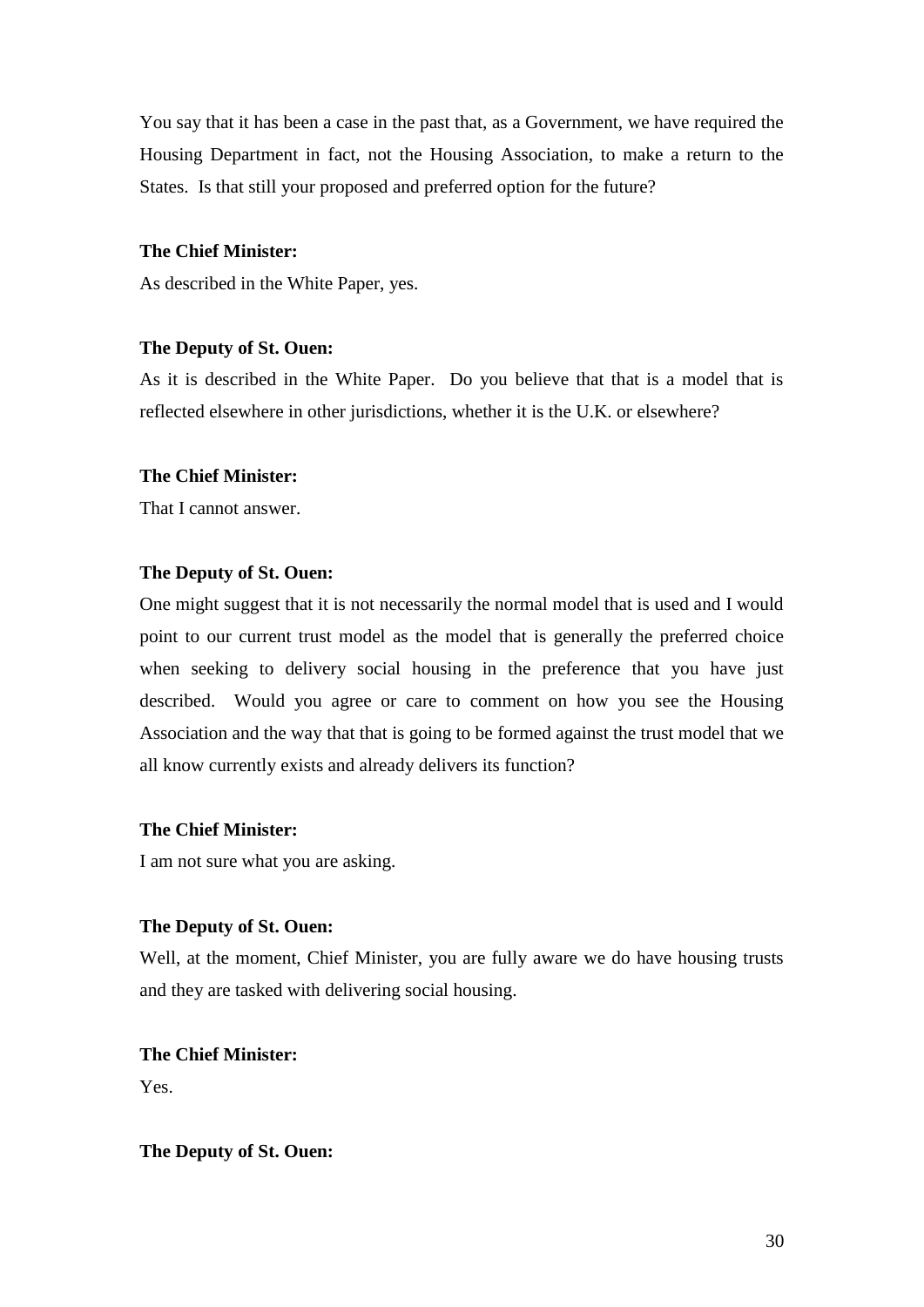They are not required to return any funding to the Treasury or anywhere else for that matter. This proposal, the White Paper, is suggesting something different from that for the new Housing Association and the suggestion is that quite a significant ...

# **The Chief Minister:**

It continues as it currently does, of hopefully paying money.

#### **The Deputy of St. Ouen:**

... amount of money will be required to contribute to the Treasury and I am just asking what your views are and why you have chosen to support this proposed new model rather than the trust model that we know has worked well.

[14:30]

# **The Chief Minister:**

I think the decision was taken that the housing and the new association needed to continue to pay that quantum of money back to the Treasury. If we were not going to do that then we would have to think of some other way of raising that money, which would equally be politically difficult.

#### **The Deputy of St. Ouen:**

Have those documents been considered by yourself or the Council of Ministers?

#### **The Chief Minister:**

I am not sure if Will will remember. I think they were considered right at the very start of this process when Professor Wilcox was looking at these issues but it is so many years ago now I cannot say that with certainty.

#### **Programme Manager, Housing Transformation Programme:**

One of the unique features about Jersey is that the income support implications of housing are very transparent and therefore in other jurisdictions they are not transparent in the same way and so there are not those connections made up in quite the same way that they are in Jersey. Effectively the return has been in place in broad terms since before the Housing Department was a ministerial function and to replace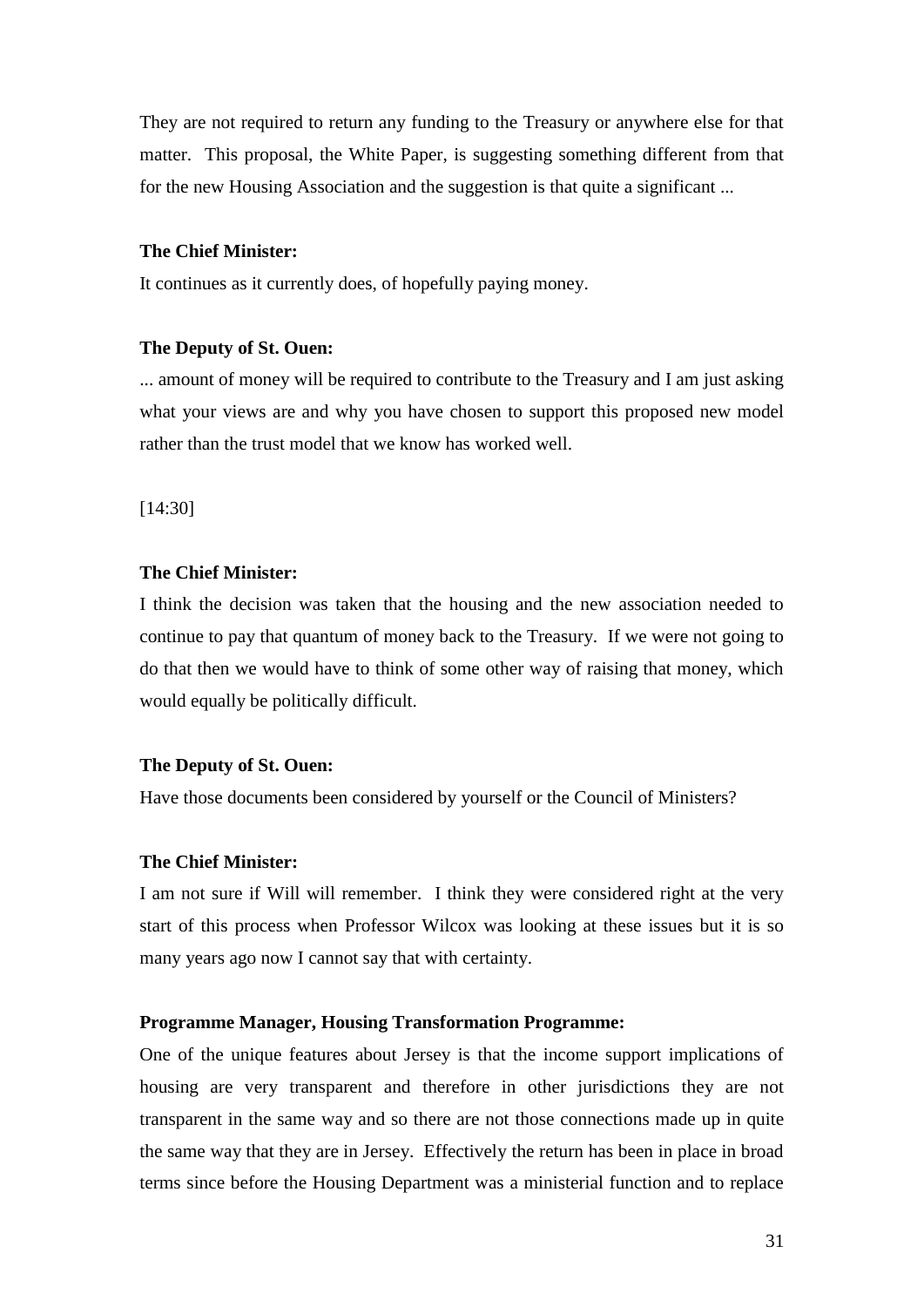that was considered a key success factor for the business case for the new association and it continued to pay a return, and because the business case could be made to work with a 90 per cent rent and continuing to make that return that was considered a viable solution as opposed to the alternative which you are talking about for the housing trust model where you do not make a return, but I should just draw your attention to the fact that if they make surpluses those surpluses in their funding agreements are supposed to return to the States of Jersey.

#### **The Deputy of St. Ouen:**

Is that the case with all trusts?

## **Programme Manager, Housing Transformation Programme:**

Yes, all of the 4 which have received public benefit.

## **The Deputy of St. Ouen:**

Are there agreements to that effect?

#### **Programme Manager, Housing Transformation Programme:**

Yes.

#### **The Deputy of St. Peter:**

Have they followed up how much money the Treasury has received from those housing trusts?

# **Programme Manager, Housing Transformation Programme:**

They have not been used yet but the intent is to ensure that the balances on the housing trusts are invested in social housing use or they will be returned. Indeed, in the White Paper the increased rent policy will result in income support costs for the housing trusts and the intent is that those income support costs are recirculated back to the Treasury and captured in the same way for the housing association. So it is a unique model but it is the result of 2 things, transparency in income support and the need to make a return.

#### **The Deputy of St. Ouen:**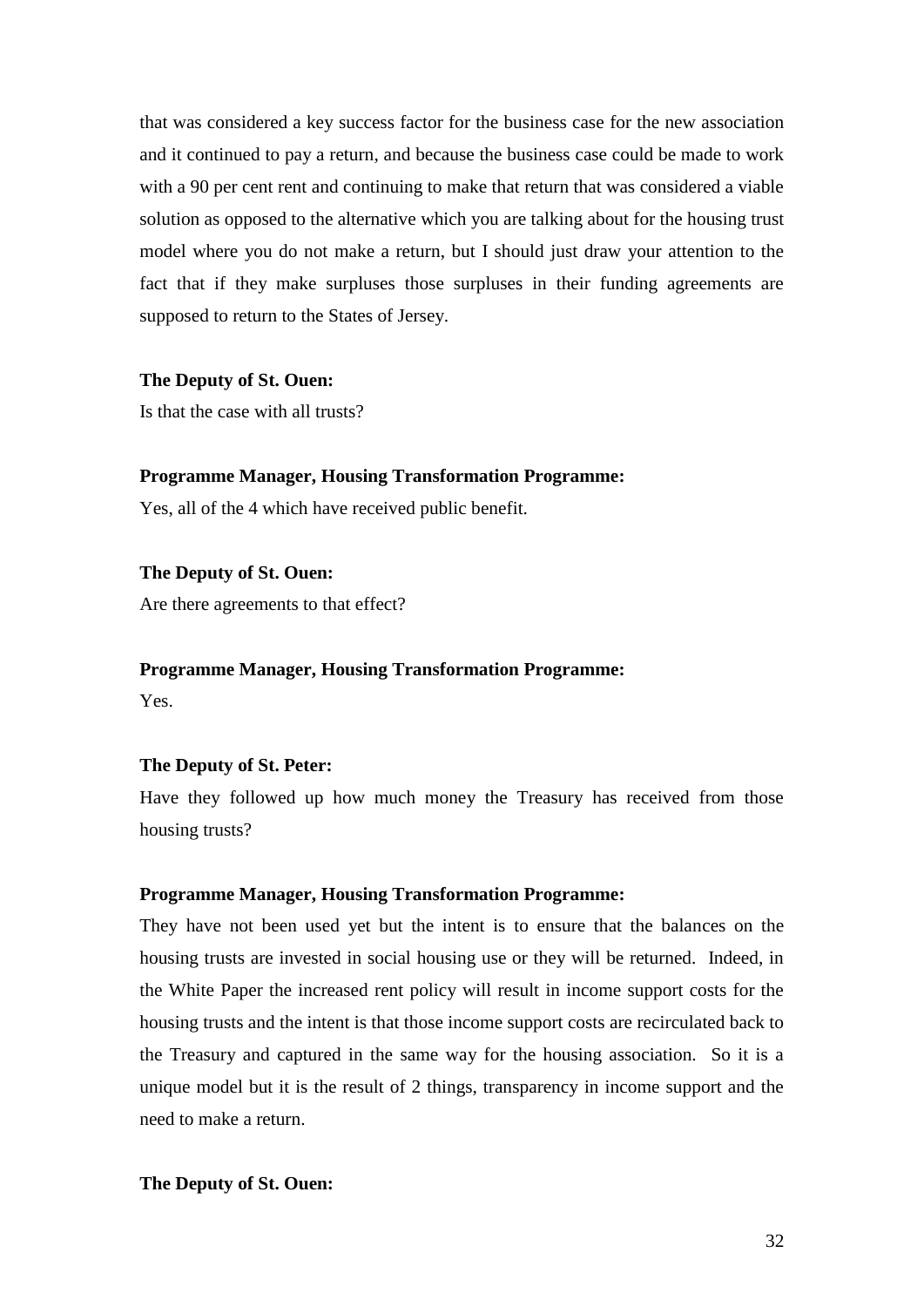I am interested when you talk about transparency because the reality is surely that the subsidy is being provided by the tenants who are accommodated within social housing, because obviously for those that can afford to pay the full amount their contribution is paying and helping to subsidise those who cannot.

#### **Programme Manager, Housing Transformation Programme:**

Correct.

#### **The Deputy of St. Ouen:**

So you are saying that our social policy is that those that we house in social housing should help to fund others in social housing and not taxpayers, not general taxation?

#### **The Deputy of St. Peter:**

Our adviser has requested ...

# **Ms. A. Davies:**

Will, you have spoken about how the proposed model works for what you want the association to do, it works for the Treasury on the 90 per cent model. What sort of stress testing has taken place whereby if the social rents are 90 per cent of market rent but market rent goes up quite a lot social rents could go up quite a lot and thus income support would as well? What has to happen in the private market for that business model to go out of kilter and stop being workable for the States?

#### **Programme Manager, Housing Transformation Programme:**

I am not an accountant so I will preface my answer with that. There has been quite a lot of sensitivity work done on those sorts of situations. There is a natural hedge in the approach taken in that if there are inflationary factors in the sector, for example if inflation goes up, the cost of housing goes up, the cost of construction goes up and the return goes up, and equally the reverse is true as well. The interest rates are fixed for the period through the internal borrowing and borrowing that will be secured externally for the association but sensitivity has been done around that. We have also looked at different speeds of convergence, different assumptions in relation to sales and different assumptions in relation to the model of growth, so how many additional houses could that business case accommodate should the strategic housing unit want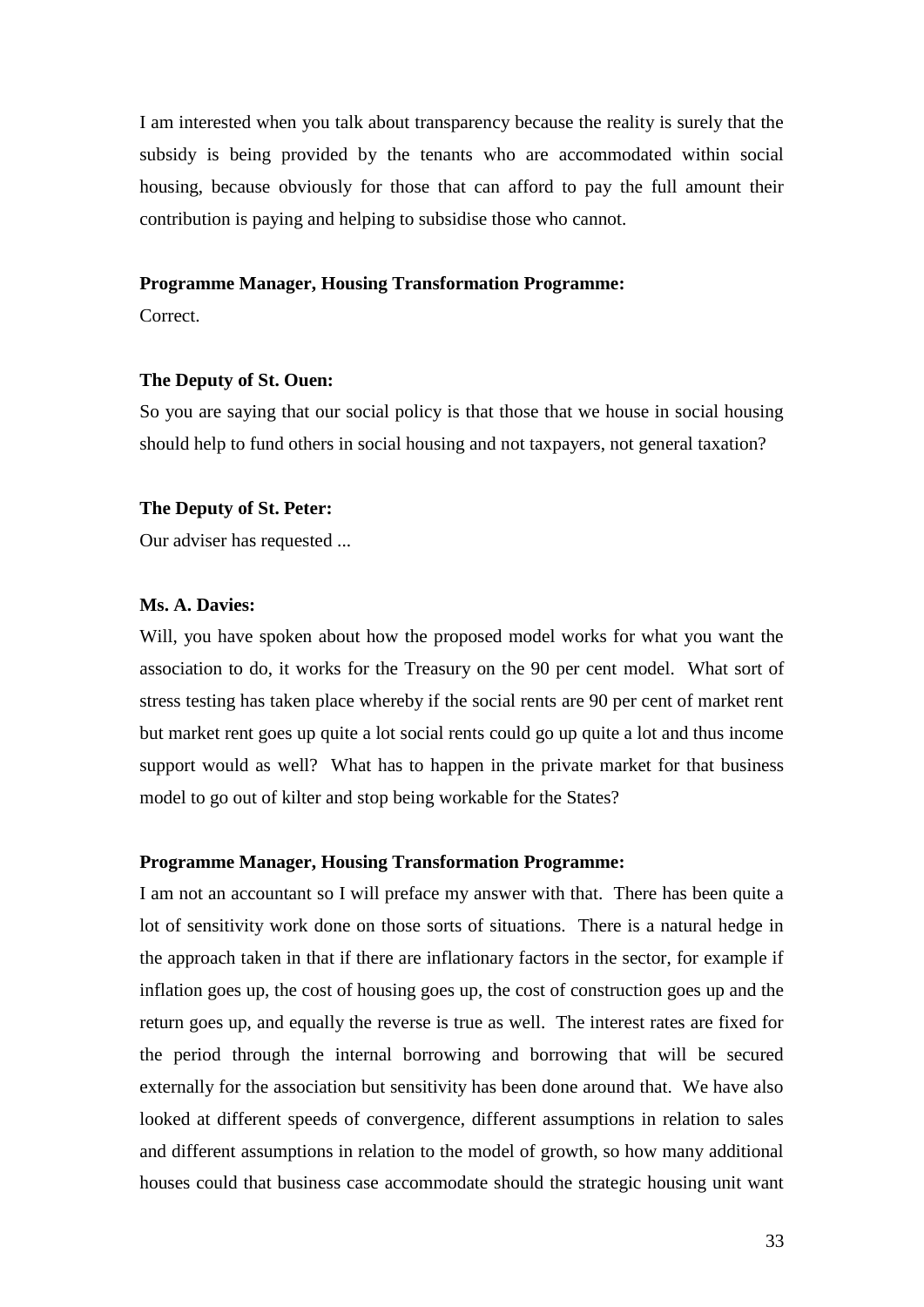to bring in different levels of housing. So we have looked at all of those sensitivities and indeed the 80 per cent market rent level that we talked about earlier. So there are those flexibilities assumed in the sensitivity modelling that we have done.

# **Ms. A. Davies:**

I am not absolutely sure I got the answer I was expecting. Social rents will be paid to market rents. If market rents go up a lot, social rents go up a lot and the social security bill goes up a lot. At what point does that return to the Treasury make it so that the association no longer has enough money to do the quality improvement, the Jersey homes programme, that it is committed to do?

#### **Programme Manager, Housing Transformation Programme:**

I cannot give you the answer off the top of my head, to be honest.

# **Ms. A. Davies:**

Do you believe the question is being considered somewhere?

#### **Programme Manager, Housing Transformation Programme:**

Yes. I think it would be a question for the Finance Director of the Minister for Housing chiefly. I could not tell you what the figure was at which that no longer makes sense but clearly if inflation got to ridiculous levels and could not be accommodated by the business case then there would have to be some consideration on either the return made or the speed at which decent home compliance was made, but within the broad parameters that have been modelled. We have not looked at wide fluctuations.

# **Senator A. Breckon:**

I think from a statistical point of view the evidence shows that the rents have been rising at greater than the rise in inflation in the last 4 to 5 years?

# **Chief Statistician:**

I cannot say that. I do not have all those figures at my fingertips.

#### **Programme Manager, Housing Transformation Programme:**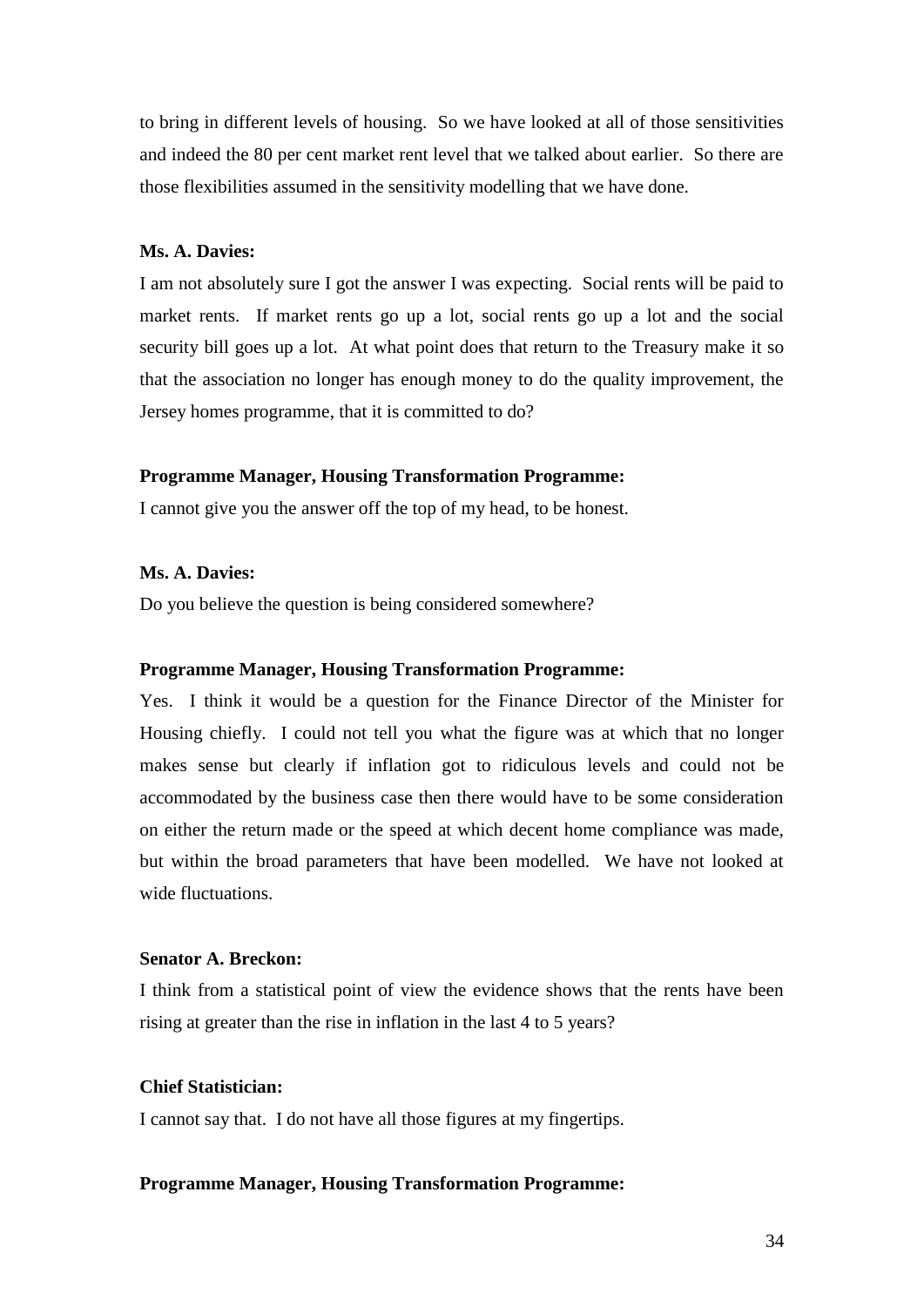I can say that because they are 1.5 per cent more historically I think.

**Senator A. Breckon:**

Than the rate of inflation?

## **Programme Manager, Housing Transformation Programme:**

Absolutely. So the model of consumption of three-quarters of a per cent allows for some fluctuation.

# **The Deputy of St. Ouen:**

Can you just confirm, because I just want to pick up a point you made earlier, that you will be expecting the housing trusts to contribute towards supporting tenants in did you say the private sector or the social housing sector?

# **Programme Manager, Housing Transformation Programme:**

My point was that the housing trusts will benefit from the new rent policy in terms of the amount of rent they receive but the income support for the 50 per cent of tenants in housing trusts will also increase and the intent within the White Paper is for the increase in income support being met by those housing trust rentals. So a sum will come back from the housing trusts to meet the additional costs of income support.

#### **The Deputy of St. Ouen:**

Has that been agreed with the housing trusts?

# **Programme Manager, Housing Transformation Programme:**

It has been discussed with them, yes, by the Treasurer over the last year.

# **The Deputy of St. Mary:**

A couple of questions. Do you think that the 90 per cent rents proposed will drive some people out and into the private sector with the result that you will reduce your funding?

# **The Chief Minister:**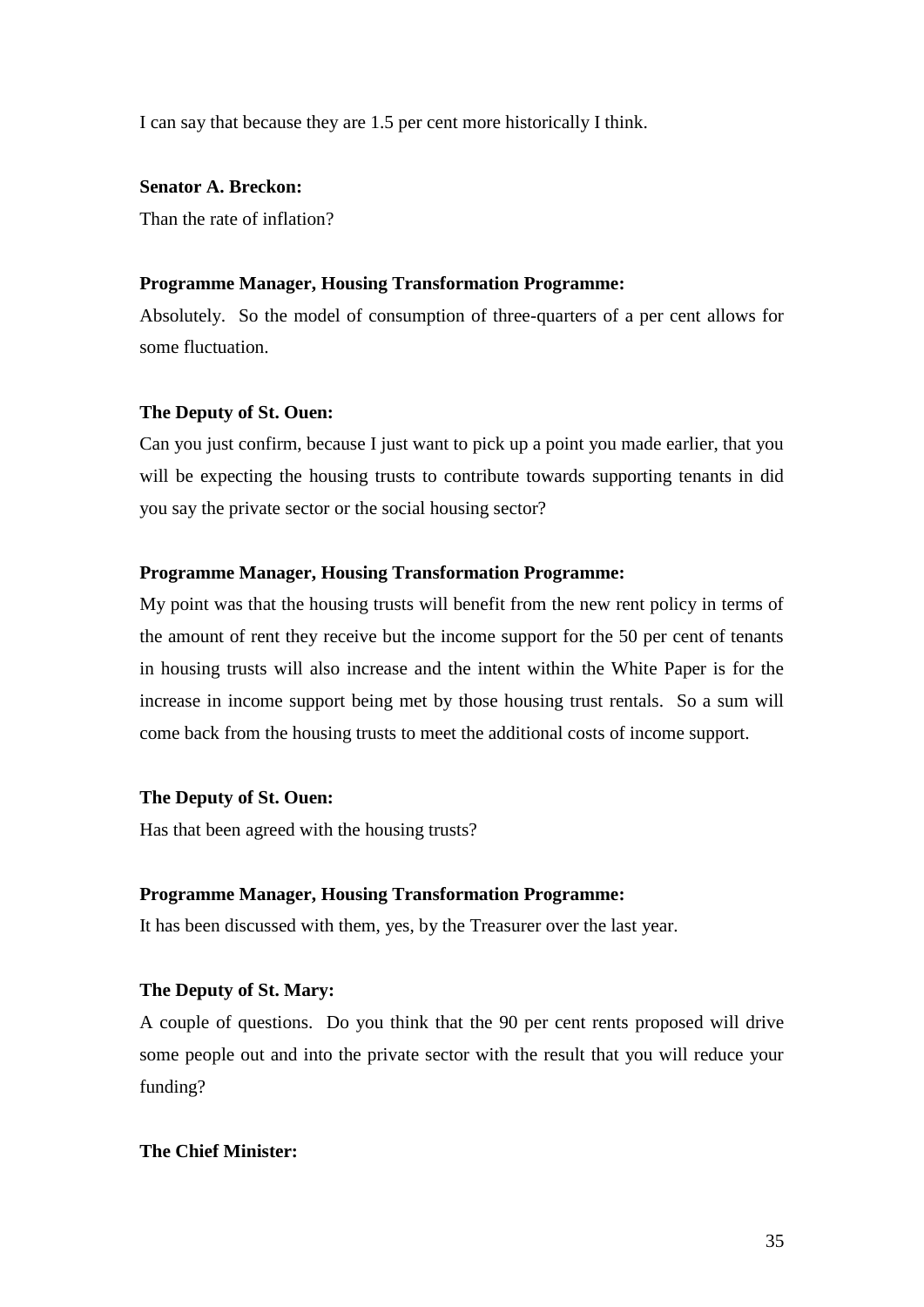I personally do not think that, but again I have not got the sensitivity analysis in front of me. I cannot see that that will be the case because what we are doing at the same time is a programme of investment and improvement.

# **Assistant Chief Minister:**

My take on that would be that if there were not going to be in social rented housing at 90 per cent they would move out of that and be paying 100 per cent.

## **The Chief Minister:**

That is right, which is why I cannot see that move.

# **The Deputy of St. Mary:**

The only thing is they might find in the private sector something that is better quality, better position and just pay the difference.

# **Assistant Chief Minister:**

If they can afford it I suppose that is ...

# **Programme Manager, Housing Transformation Programme:**

That is a good thing if people can afford it, yes.

# **The Chief Minister:**

But then it comes around to that equivalence of rent to a particular property, so if somebody was moving from property A and did not want to pay 90 per cent there but were moving to property B which was a far better property that property A, a 100 per cent of that would be greater anyway than the 90 per cent of the A. They would only be moving then if they had even more financial means in order to move.

# **Assistant Chief Minister:**

If they were to make that choice it would obviously free up the social housing for people who perhaps were deserving it more than perhaps they are.

#### **Programme Manager, Housing Transformation Programme:**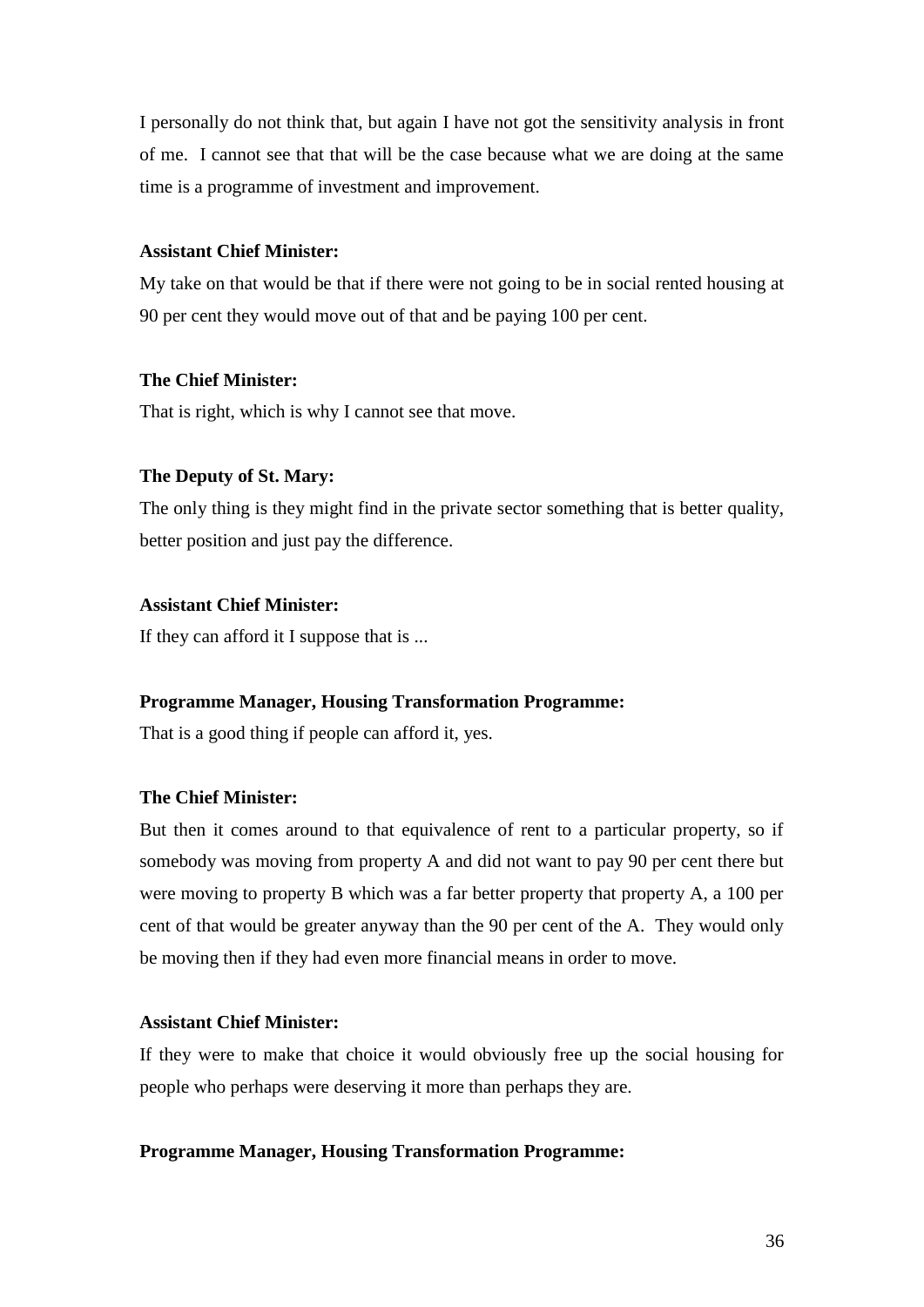You have got to remember that over time as well people's circumstances change and children leave home or whatever and so you do have a cycle of people who will be able to afford more rent over time.

#### **The Deputy of St. Mary:**

The other thing is how independent can the association be when it is bound to the Treasury to make an annual return?

#### **The Chief Minister:**

The independence will depend on how you set it up, so it will be the structure that you have used and the governance over that. I do not see that making a return would interfere with its independence.

# **Chief Executive:**

It is very much on the same lines as the ability(?) grant where they give a return to the Treasury.

## **Senator A. Breckon:**

Paul will remember because you have been around about the same amount of time. We have done some estate trusts for £10, we have done various novel things sort of getting started, but here it looks like we are going to have a housing association that is an arm's length management organisation. It belongs to the States but they are the management. What we are doing, and it is something that has been touched on earlier, is we are saying you must make a payment to the Treasury. We are also going to saddle them with some debt which is coming through now, which is money loaned for refurbishments, and then we are going to ask them to seek money in the markets through the banks. What will be the view of a bank in taking third place to existing debt, which needs to be repaid, and the return to the Treasury? How are they going to raise the money against that profile?

# **Programme Manager, Housing Transformation Programme:**

We have that discussion with the funders.

# **Senator A. Breckon:**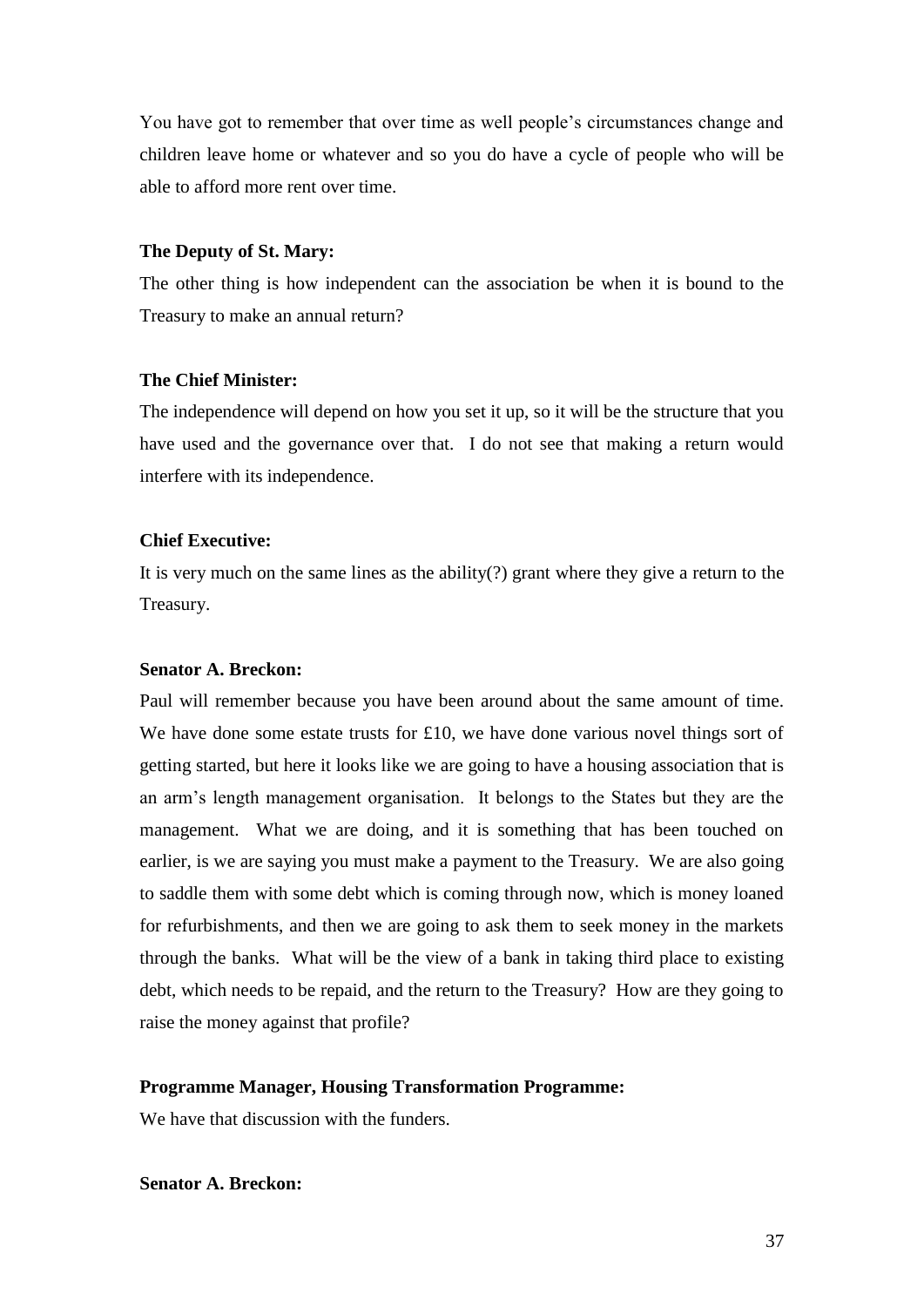Do we need to give comfort as the Government, do you think?

## **The Chief Minister:**

Well, interestingly we have given Government comfort to the trusts so it would not be differential treatment if we had to, but I do not know what the results of those conversations have been.

## **Programme Manager, Housing Transformation Programme:**

Broadly, in many cases they follow the U.K. model where the funders often get first call on finance.

# **Senator A. Breckon:**

Before the Treasury in this case?

# **Programme Manager, Housing Transformation Programme:**

There are some discussions about that.

# **Senator A. Breckon:**

There will be some discussions about that.

# **Programme Manager, Housing Transformation Programme:**

Discussions are continuing with funders and the Treasurer about the most appropriate balance of that, but clearly funders are going to want to see some security.

# **Senator A. Breckon:**

Just another thing on trusts, we have a system now which States housing you can say is very accountable because any of us can ask questions of a Minister on allocation. If we are letting that go, where are the checks and balances? We had a committee inquiry into allocation from the trusts because it was not seen to be fair and transparent, so trusts have come into question already. If we are going to set one up, how confident are we in Government that the people who will be doing that will be accountable to us as Government who are giving them that and also to their tenants and community at large and transparency about finances? Are you confident that we can make something fit to make sure that they do all of that?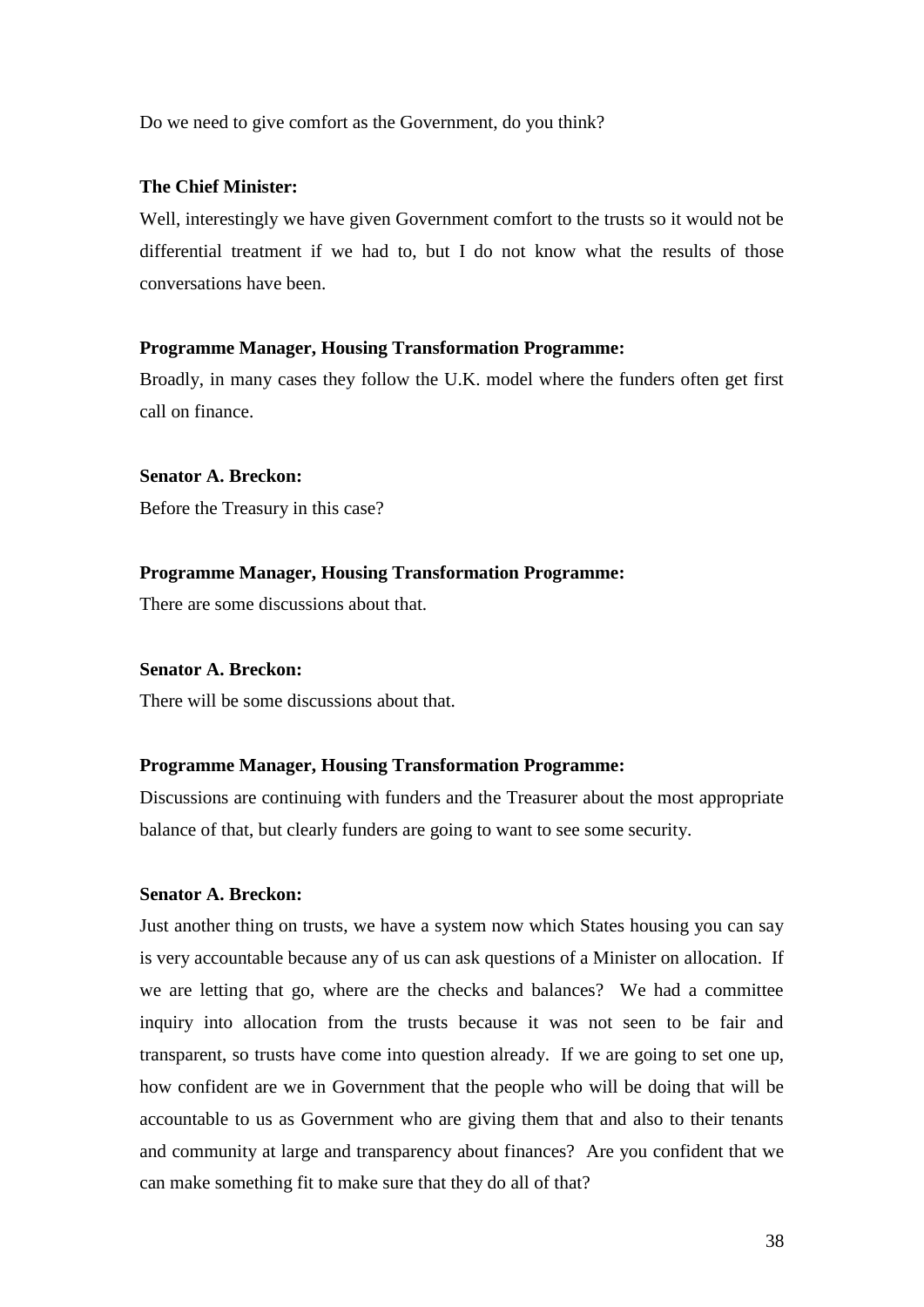# **The Chief Minister:**

That is why the pieces of work are being brought forward together, is it not, the central gateway for allocation, the regulator that is looking at these very issues, how does it consult with tenants, et cetera, how does it report its accounts, what process is it using? So hopefully that will deal with those issues.

[14:45]

# **Programme Manager, Housing Transformation Programme:**

You will have 2 tenants on the board of the proposed new organisation.

# **Senator A. Breckon:**

How robust then do you see the business plan needing to be for this association to do that? They are going to have debt, they are going to have monies to pay, they are going to need money to borrow, they are going to need monies outside of ... where is the business plan for 30 years?

# **Programme Manager, Housing Transformation Programme:**

Well, there is an outline but ...

# **Senator A. Breckon:**

It is work ongoing, is it?

# **Programme Manager, Housing Transformation Programme:**

Yes, and it has been provided, I believe, to ... but that is an outline business plan. The full business case, the intent is to share it with yourselves as that is developed and modified.

# **Senator A. Breckon:**

It has had some peer review and stress testing? How robust is it?

#### **Programme Manager, Housing Transformation Programme:**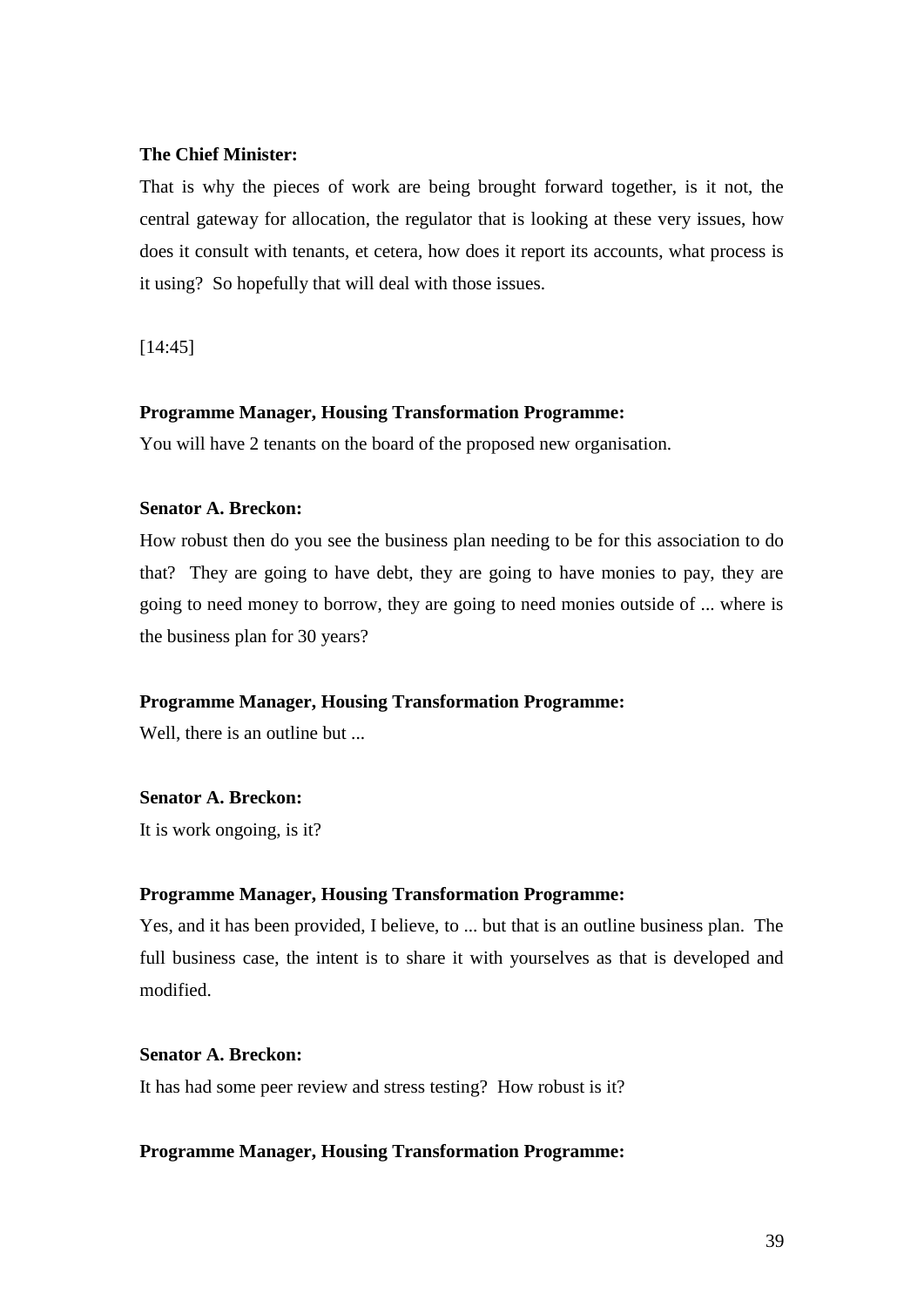It has had Sector Treasury Services do an independent assessment of it. The full business case will also have the internal audit function review it and then it will come to you as well, and you will have a look at it, and we also have the political oversight group who are looking at it, so we have a lot of people looking at it. It does not have a lot of flex in it in terms of a lot of fat in it, if I can put it that way, but it is considered robust.

## **The Deputy of St. Peter:**

Do you have any idea when that might come to us?

#### **Programme Manager, Housing Transformation Programme:**

September.

#### **The Deputy of St. Peter:**

Thank you. I do not think we have any further questions.

# **The Deputy of St. Ouen:**

I just want to explore a little bit the issue of what is termed the hidden subsidy in the White Paper. It speaks a lot about it and it talks about the removal of the hidden subsidy. I would just like to ask the Chief Minister, how do you interpret that term? What do you believe that to mean?

# **The Chief Minister:**

The difference between the rent that is being charged and market rent and if you could deliver that altogether and just give people a means-tested benefit to make up the difference. What this plan is saying is we are not going to go that far. We are saying up to 90 per cent.

#### **The Deputy of St. Ouen:**

So basically you are suggesting that an element of hidden subsidy remains. Who determined it should be 90 per cent rather than, say, 80 or 60?

## **The Chief Minister:**

Some of that comes out of the business plan.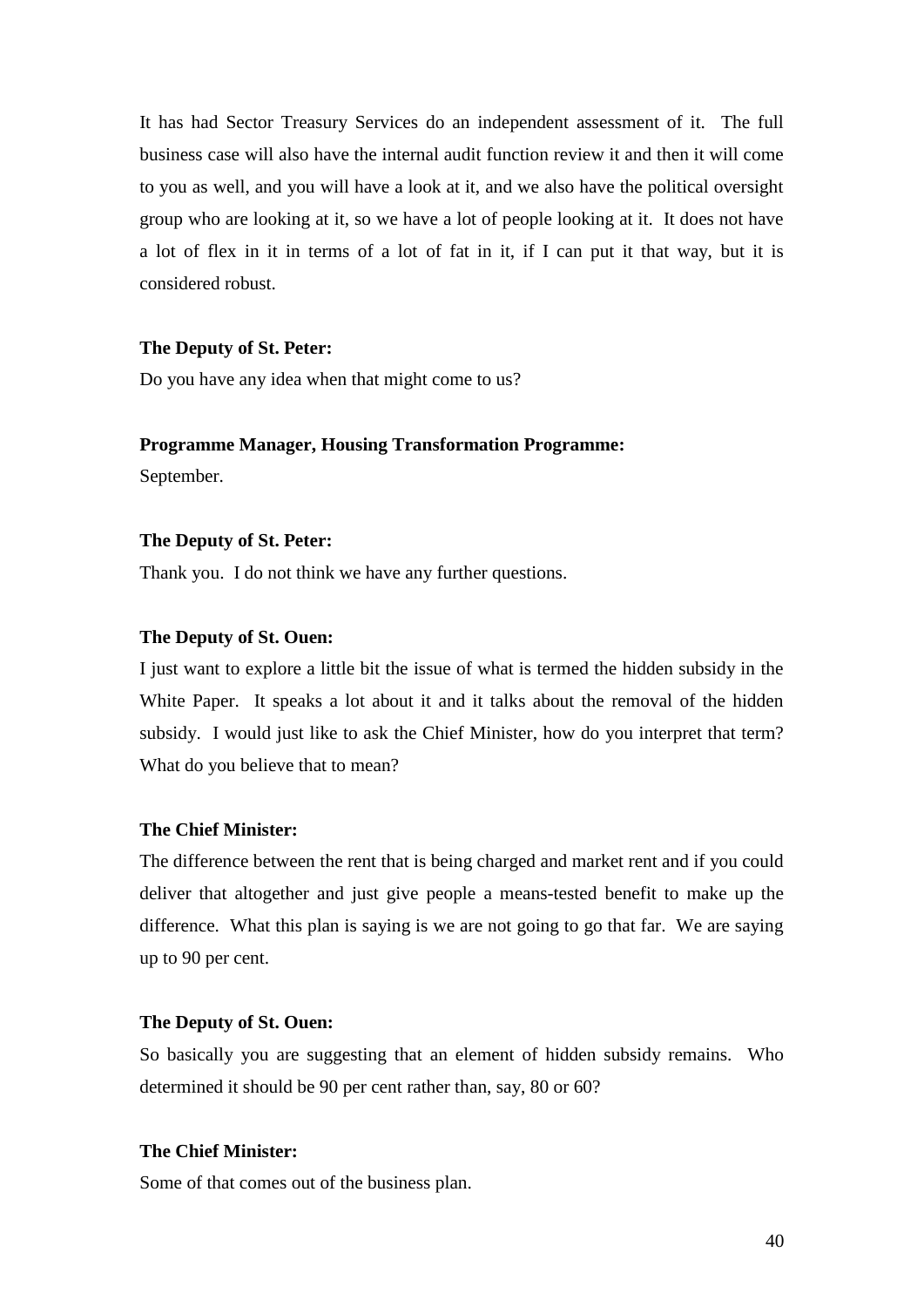#### **Programme Manager, Housing Transformation Programme:**

Broadly it would be the Council of Ministers and the States who determine what the rent policy would be and it will be a separate regulation that will be debated, but the 90 per cent will be a transparent subsidy rather than a hidden subsidy. At the moment we know the proportion of subsidy that there is but tenants do not understand what level of subsidy they are getting, for example.

#### **The Deputy of St. Ouen:**

My question is is this proposal driven by financial matters, which is about funding for social housing, or meeting the needs of those people who cannot normally afford appropriate accommodation? Chief Minister, maybe you would like to respond to that?

# **The Chief Minister:**

What we are trying to do is have a completely clear situation where those people who cannot afford it can access income support, and that gets to this point of having a one means-tested system rather than having subsidies right across and then on top of that layering on a means-tested benefit. That surely is the right way to go because we can then make a clear decision.

#### **Assistant Chief Minister:**

There is also a desire to have sufficient funds to invest in the existing homes which do need to be refurbished. There are a number of houses, as we know, homes that need refurbishment and we need to have sufficient funds to able to do that.

#### **The Deputy of St. Ouen:**

I fully appreciate the capital requirement but equally we have a responsibility to provide, as you have rightly said, affordable housing. I suppose what I am trying to test is what decision process you have been through to determine that the right policy is to maintain a hidden subsidy, albeit at a smaller level than perhaps it is currently, rather than look at other ways of providing and supporting those in need through social housing. I could suggest you could go for a transparent hidden subsidy of 50 per cent rental and just provide social housing for those that fall within those levels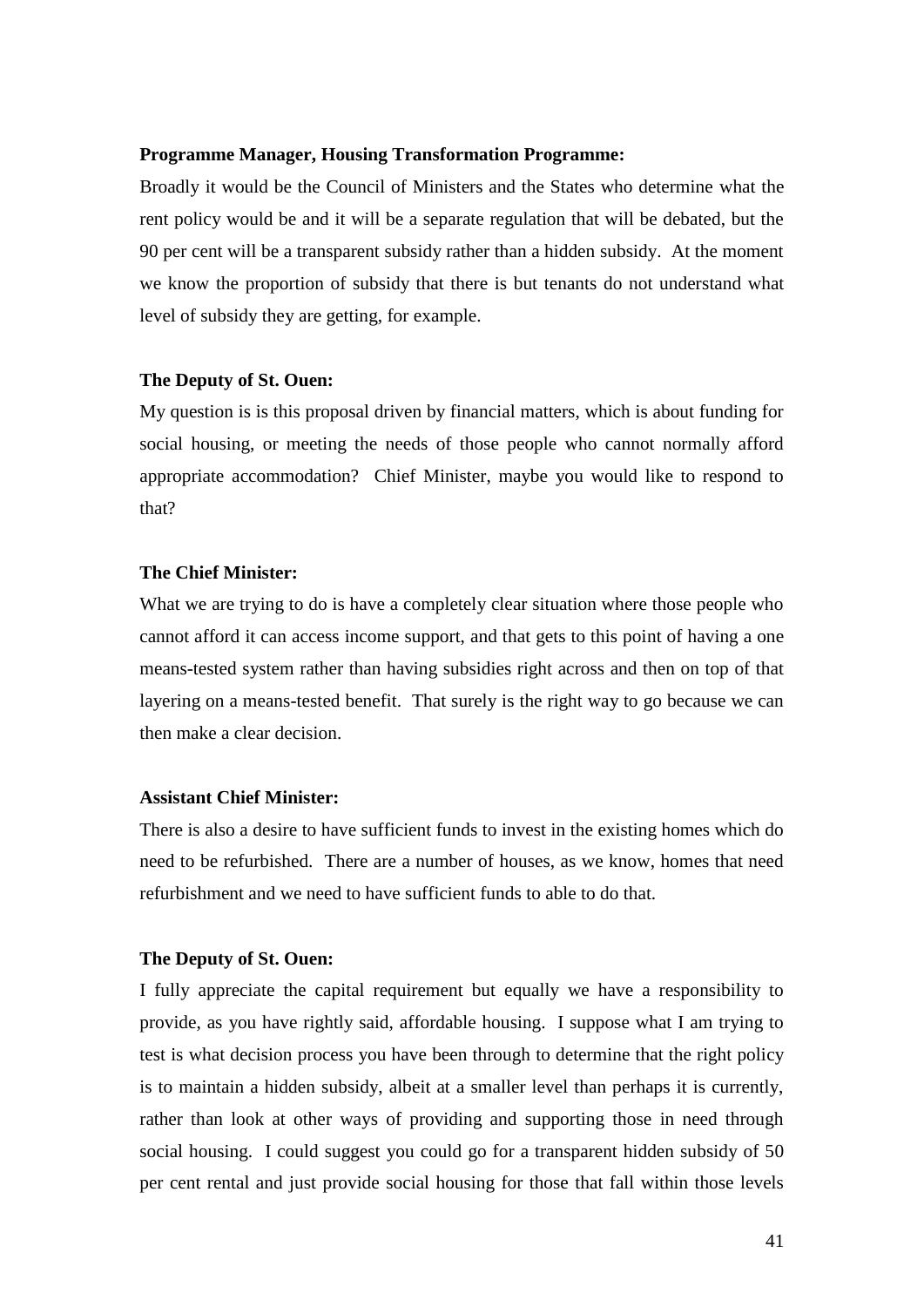for accommodation and require others to move out into the private sector or trusts. Presumably that has all been looked at.

# **The Chief Minister:**

You could do. That might be what you perhaps propose in your report, but of course sometimes this is about what is acceptable, what you can build agreement around, what is financially viable, and it is going to take, as Will said, a number of years to get where we want to get to. But the priority I think at this moment in time has been to get the money or to enable the investment in the infrastructure. That is probably the critical driver.

#### **The Deputy of St. Peter:**

Thank you very much. Thank you all for your time.

# **The Chief Minister:**

Can I just double check, please. I apologise that we have not come with all the numbers that you could crunch with us. Can we just confirm that that is broadly the area that you would like us to go away and provide information on, the relationship with income support, the moving round the system of the money, if we might call it that?

#### **The Deputy of St. Peter:**

If you would be so kind we would be interested to have your views on it.

# **The Chief Minister:**

Yes, bearing in mind that obviously that piece of work is still ongoing with the Social Security Department and Professor Wilcox.

# **Programme Manager, Housing Transformation Programme:**

It is now at the Cambridge Centre for Housing and Planning Research who are providing that support to the Minister for Social Security.

**The Deputy of St. Ouen:**